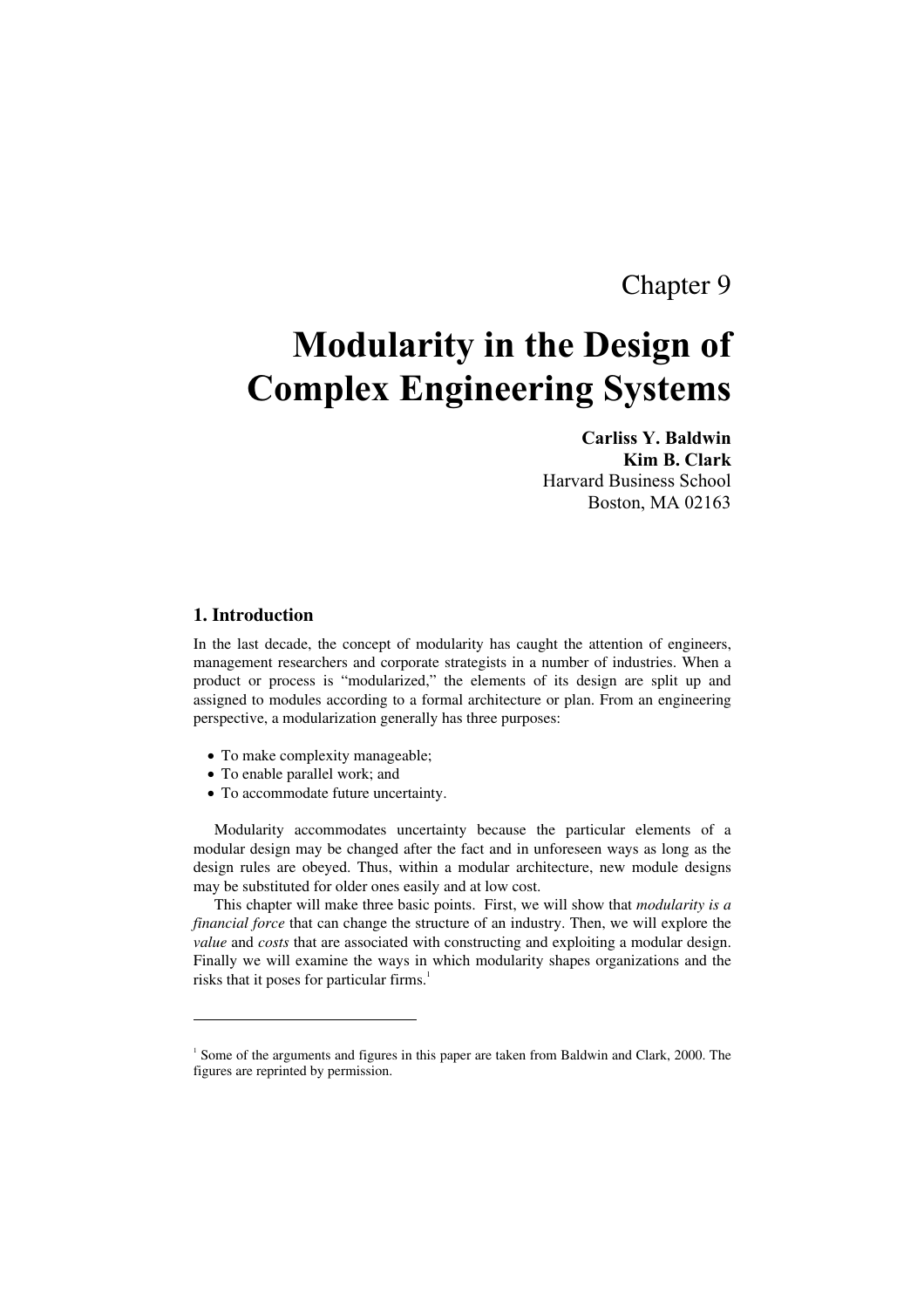# **2. The Financial Power of Modularity**

To demonstrate the financial power of modularity, let us begin by looking at some data from the computer industry. Figure 1 is a graph of the market values (in 2002 constant US dollars) of substantially all the U.S. based public corporations in the computer industry from 1950 to 2002. The firms are aggregated into sixteen subsectors by primary SIC code. The SIC codes included in the database and their definitions are listed in Table 1. IBM, Intel and Microsoft are shown separately.



**Figure 1.** The Market Value of the U. S. Computer Industry By sector, 1950-2002 in constant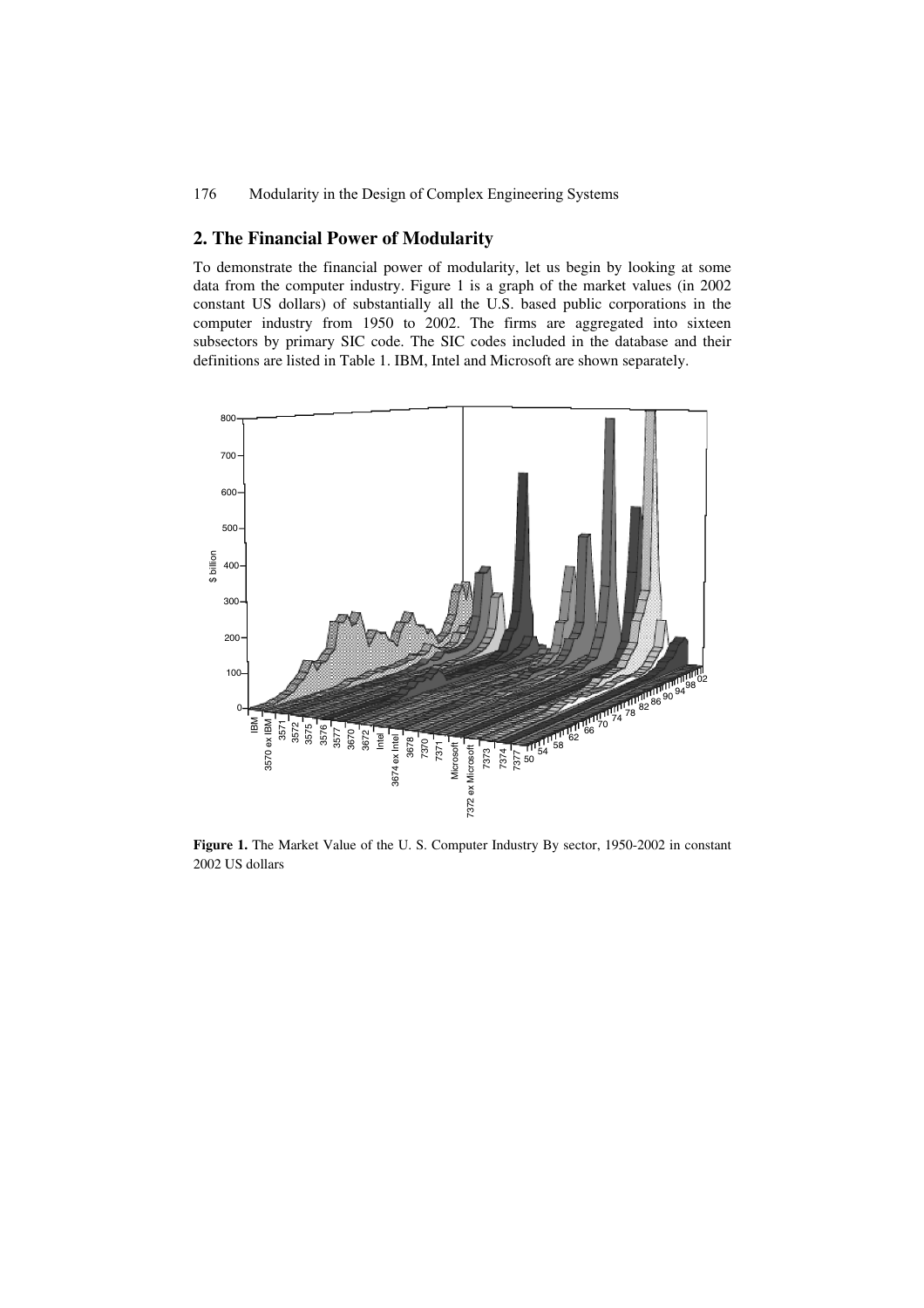| <b>Table 1.</b> SIC Codes Included in the Database |  |  |
|----------------------------------------------------|--|--|
|                                                    |  |  |

| <b>SIC</b> |                                                      |                |
|------------|------------------------------------------------------|----------------|
| Code       | <b>Category Definition</b>                           | Start Date (1) |
| 3570       | Computer and Office Equipment                        | 1960           |
| 3670       | Electronic Components and Accessories                | 1960           |
| 3674       | Semiconductors and Related Devices                   | 1960           |
| 3577       | Computer Peripheral Devices, n.e.c.                  | 1962           |
| 3678       | Electronic Connectors                                | 1965           |
| 7374       | Computer Processing, Data Preparation and Processing | 1968           |
| 3571       | <b>Electronic Computers</b>                          | 1970           |
| 3575       | <b>Computer Terminals</b>                            | 1970           |
| 7373       | Computer Integrated Systems Design                   | 1970           |
| 3572       | <b>Computer Storage Devices</b>                      | 1971           |
| 7372       | Prepackaged Software (2)                             | 1973           |
| 3576       | <b>Computer Communication Equipment</b>              | 1974           |
| 3672       | <b>Printed Circuit Boards</b>                        | 1974           |
| 7370       | Computer Programming, Data Processing, and Othe      | 1974           |
|            | Services                                             |                |
| 7371       | <b>Computer Programming Services</b>                 | 1974           |
| 7377       | Computer Leasing                                     | 1974           |
|            |                                                      |                |

(1) Start date is the first year in which six or more are present in the categor

(2) This category had six firms in 1971, dipped to five in 1972, and back to six in 1973.

Figure 1 tells a story of industry evolution that runs counter to conventional wisdom. In economics the dominant theories of industry evolution describe a process of pre-emptive investment by large, well-capitalized firms, leading to stable market structures and high levels of concentration over long periods of time.<sup>2</sup> These theories

<sup>&</sup>lt;sup>2</sup> The original theory of pre-emptive investment leading to industry concentration, with supporting historical evidence, was put forward by Alfred Chandler [11, 12]. A complementary theory of concentration following the emergence of a "dominant design" was put forward by William Abernathy and James Utterback [1]. Modern formulations of these theories and some large-scale empirical tests have been developed by John Sutton [46] and Steven Klepper [27]. Oliver Williamson (1985, Ch. 11) has interpreted the structures of modern corporations (unified and multi-divisional) as responses to potential opportunism (the hazards of market contracting). It is our position that the basic "task structures" and the economic incentives of modular design (and production) systems are different from the task structures and incentives of classic largevolume, high-flow-through production and distribution systems. Therefore the organizational forms that arise to coordinate modular design (and production) may not ressemble the classic structures of the modern corporation.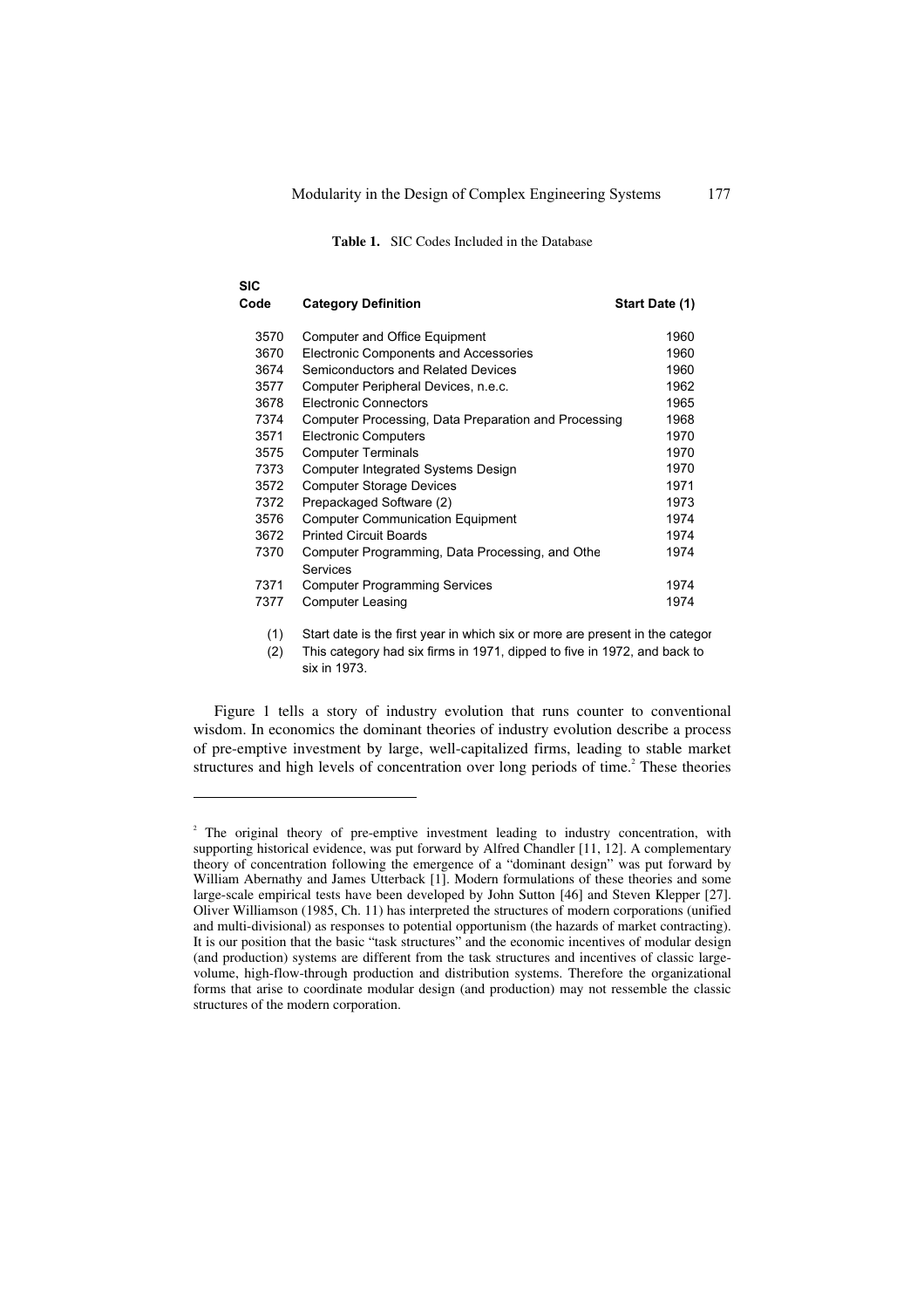are backed up by a great deal of supporting empirical evidence going back to the late  $19<sup>th</sup>$  Century. The data in Figure 1, by contrast, show that while IBM dominated the industry in the 1950s and 1960s, in the 1970s and 1980s the computer industry "got away" from IBM. (IBM's market value is the blue "mountain range" at the far left of the chart.) In 1969, 71% of the market value of the computer industry was tied up in IBM stock. By 2002, IBM was no longer dominant, and the largest firm (Microsoft) accounted for less than 20% of the total value of the industry.

Underlying Figure 1 is a pattern of extreme turbulence at the level of firms. The entire database spanning the years 1950 to 2002 contains about 2,700 firms. Of these, only about 1,100 survived in 2002. Thus around 1,600 or 60% of the firms that entered the computer industry over five decades no longer exist: they went bankrupt, were acquired, or moved out of the industry. Not surprisingly (for those who lived through it), much of this turnover occurred between 1997 and 2002, the years of the Internet Bubble and Crash. Around 1,200 firms entered during these six years, while 1,100 failed or were acquired.

The figure also shows that market values were initially concentrated in a few firms, but are now spread out over across sixteen industrial categories. Whole industries have come and gone. For example, the original computer category, SIC 3570, "Office and Computer Equipment", once included firms like Digital Equipment Corporation, Sperry Corporation, Data General and NCR, as well as IBM. This category has virtually disappeared: IBM has been reclassified into SIC 7370, "Computer Programming and Data Processing," and the other firms mentioned have failed or been acquired. By 2002, Hewlett Packard was the only firm of any size remaining in this once-pre-eminent category. Conversely, in 1970, SIC 7372, "Packaged Software," included only 7 firms with a combined market capitalization of just over \$1 billion. In 2002, this category had grown to 408 firms with a combined market cap of almost half a trillion dollars (\$490 billion).

Volatility and turbulence can be observed at the level of the whole industry as well. Figure 2 shows the total market value of all firms in the industry for the sample period 1950 – 2002. The chart is dominated by the Internet Bubble and Crash, which created and then destroyed \$2.5 trillion in the space of five years (1997 – 2002). Apart from the Bubble, the industry as a whole has experienced significant value increases over time. From 1960 to 1996, even as value was being dispersed and redistributed over many, many firms, aggregate value kept pace. Then around 1997, the aggregate value of this group of firms seemed to spin out of control. More value was created and destroyed in a few years than the whole industry had managed to create over its entire history. The causes of this remarkable pattern are the subject of ongoing research, but we have no explanations for it as yet.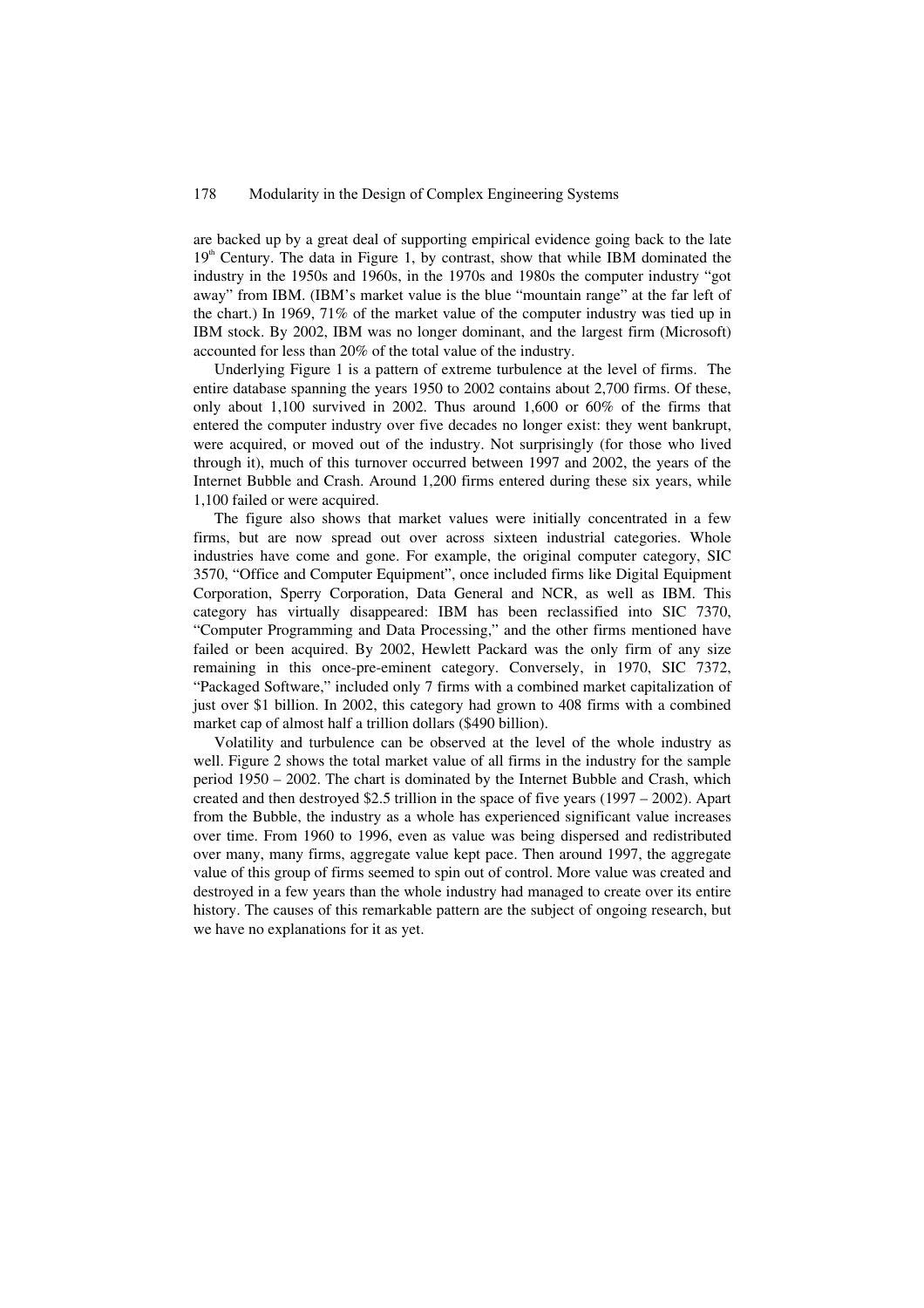

**Figure 2.** The Market Value of the Computer Industry Aggregated, 1950-2002, in constant 2002 US dollars

In summary, the computer industry presents us with a pattern of industry evolution involving more firms, more products, and (mostly) increasing value created over time. As a result of this pattern, the computer industry today consists of a large *cluster* of over 1,000 firms, no one of which is very large relative to the whole**.** In addition, the total market value of the industry is now spread widely but very unevenly across the sixteen sub-industries. (See Figure 3.) We contend that modularity in the design of complex computer systems is what allowed this *creation* of value, the *dispersion* of value across so many firms, and finally new *concentration*s of value to take place. We will expand on this argument in the sections that follow.



**Figure 3.** The Distribution of Market Value in the U. S. Computer Industry as of 2002 By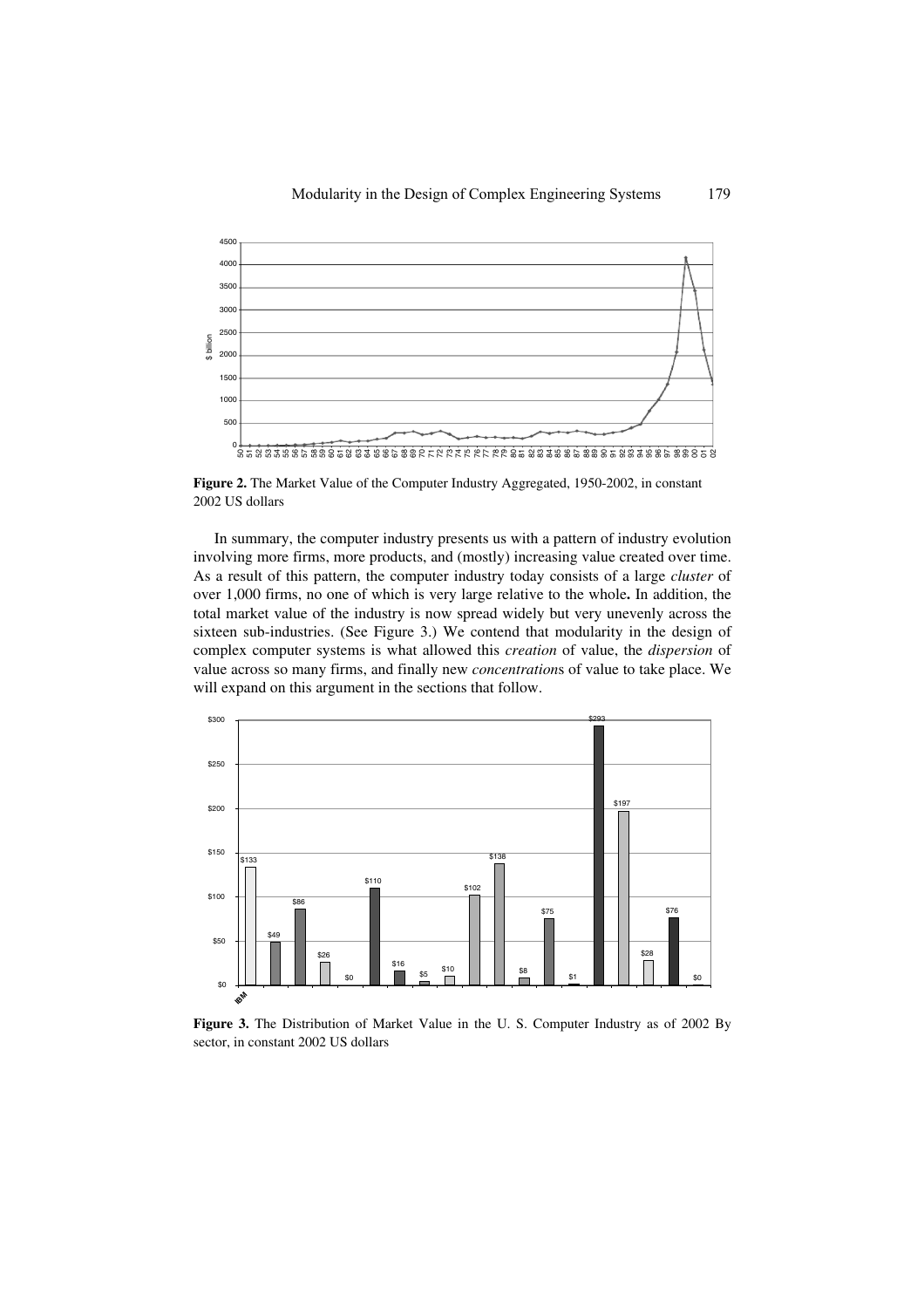# **3. The Modularity of Computer Designs**

Modularity-in-design is one of the things that has caused the computer industry to evolve to its present form. In brief, modularity in computer designs was first envisioned by pioneering computer scientists like Maurice Wilkes in the 1950s. Later the goal of a modular architecture was realized by architects like Fred Brook and Gerrit Blaauw, Gordon Bell and Allen Newell, and Carver Mead and Lynn Conway in the 1960s and 1970s.<sup>3</sup> Modular architectures in turn enabled the computer industry to evolve to its present form, which we call a "modular cluster".

The computer industry became a cluster in approximately 1980. This cluster has been extremely dynamic, displaying high rates of entry, growth and turnover in the population of firms over time. In addition, the connections among products and companies are quite complicated in the cluster. Firms do not design or make whole computer systems; instead, they design and/or make *modules* that are parts of larger systems. These modules include hardware components like computers, microprocessors and disk drives; software components like operating systems and application programs; as well as process components like fabrication, assembly, systems integration, and testing.

Modules, in fact, are always distinct parts of a larger system. They are designed and produced independently of one another, but must function together as a whole. Modularity allows tasks—both design tasks and production tasks—to be divided among groups, which can work independently and do not have to be part of the same *firm*. Compatibility among modules is ensured by "design rules" that govern the architecture, the interfaces, and the standardized tests of the system. Thus "modularizing" a system involves specifying its *architecture*, that is, what its modules are; specifying its *interfaces*, i.e., how the modules interact; and specifying *tests* which establish that the modules will work together and how well each module performs its job.

From an engineering perspective, modularity does many things. First, it makes the complexity of the system manageable by providing an effective "division of cognitive labor."<sup>4</sup> It also makes possible the graceful evolution of knowledge about the system.<sup>5</sup> In this way, modular systems are "cognitively economic." Second, modularity organizes and enables parallel work. Work on or in modules can go on simultaneously, hence the start-to-finish time needed to complete the job decreases. Thus modular systems are "temporally economic." Finally, modularity *in the design* of a complex system allows modules to be changed and improved over time without undercutting the functionality of the system as a whole. In this sense, as we indicated above, the modular design of a complex system is "tolerant of uncertainty" and "welcomes experimentation" in the modules.

<sup>&</sup>lt;sup>3</sup> See [4], Chapters 6-7 on the origins of modularity in early computer designs.

<sup>4</sup> O.E. Williamson, 1999, "Human Action and Economic Organization," mimeo, University of California, Berkeley; quoted in M. Aoki, *Towards a Comparative Institutional Analysis*, 2001, MIT Press, Chapter 4.

 $<sup>5</sup>$  See [21].</sup>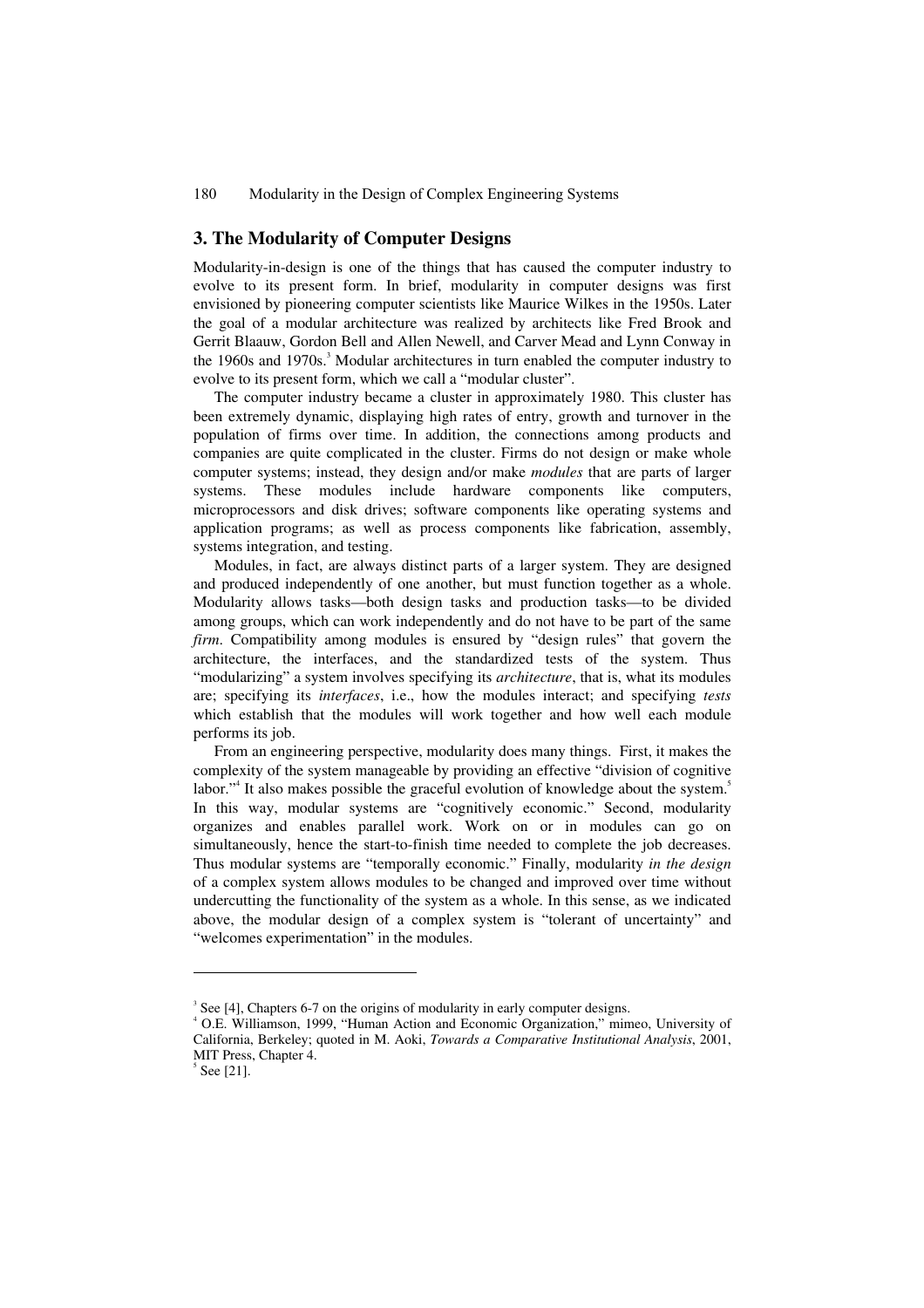#### **4. Modularity in Design, Production and Use**

Humans interact with artifacts in three basic ways: they design them; produce them; and use them. There are, as a result, three basic types of modularity: modularity-indesign, modularity-in-production, and modularity-in-use. We will discuss these "modularities" in reverse order.

A system of goods is *modular-in-use* if consumers can mix and match elements to come up with a final product that suits their taste and needs. For example, consumers often buy bed frames, mattresses, pillows, linens, and covers made by different manufacturers and distributed through different retailers. The parts all fit together because different manufacturers make the goods in standard sizes. These standard dimensions constitute design rules that are binding on manufacturers, wholesalers, retailers, and users. Modularity-in-use thus supports customization of the system to suit the needs and tastes of the end-user.

Manufacturers have used *modularity-in-production* for a century or more. Carmakers, for example, routinely arrange to manufacture the components of an automobile at different sites and bring them together for final assembly. They can do so because they have completely and precisely specified how the parts will interact with the vehicle. The engineering specifications of a component (its dimensions, tolerances, functionality, etc.) constitute a set of design rules for the factories that supply the parts. Such process modularity is fundamental to mass production.

However, the fact that, in a complex system, the elements of use or the tasks of production have been split up and assigned to separate modules does not mean that the *design* of the system is modular. Indeed systems that are modular-in-use or modular-in-production may rest on designs that are tightly coupled and centrally controlled. For example, Intel Corporation famously imposes a "copy exactly" rule on its fabrication plants. The production of chips can go on independently at separate sites because the layout of the plants and the work processes within the plants are the same. Thus Intel's "copy exactly" plants are modular-in-production but not modularin-design. In a similar vein, a sectional sofa is a suite of furniture that is modular-inuse. Purchasers can combine and recombine the elements of the suite at will. But those elements must be designed as one interdependent whole, or the patterns and shapes will not form a pleasing ensemble. Thus the sectional sofa suite is modular-inuse, but not modular-in-design.

A complex engineering system is modular-in-design if (and only if) the *process of designing it can be split up and distributed across separate modules*, that are coordinated by design rules, not by ongoing consultations amongst the designers. Of all the "modularities", modularity-in-design is the least well understood and has the most interesting economic consequences. This is because new designs are fundamentally *options* with associated economic *option value*. Modularity-in-design multiplies the options inherent in a complex system. This in turn both increases the total economic value of the system and changes the ways in which the system can evolve. In the rest of this chapter, we will explain how to map and measure the option value of modularity-in-design.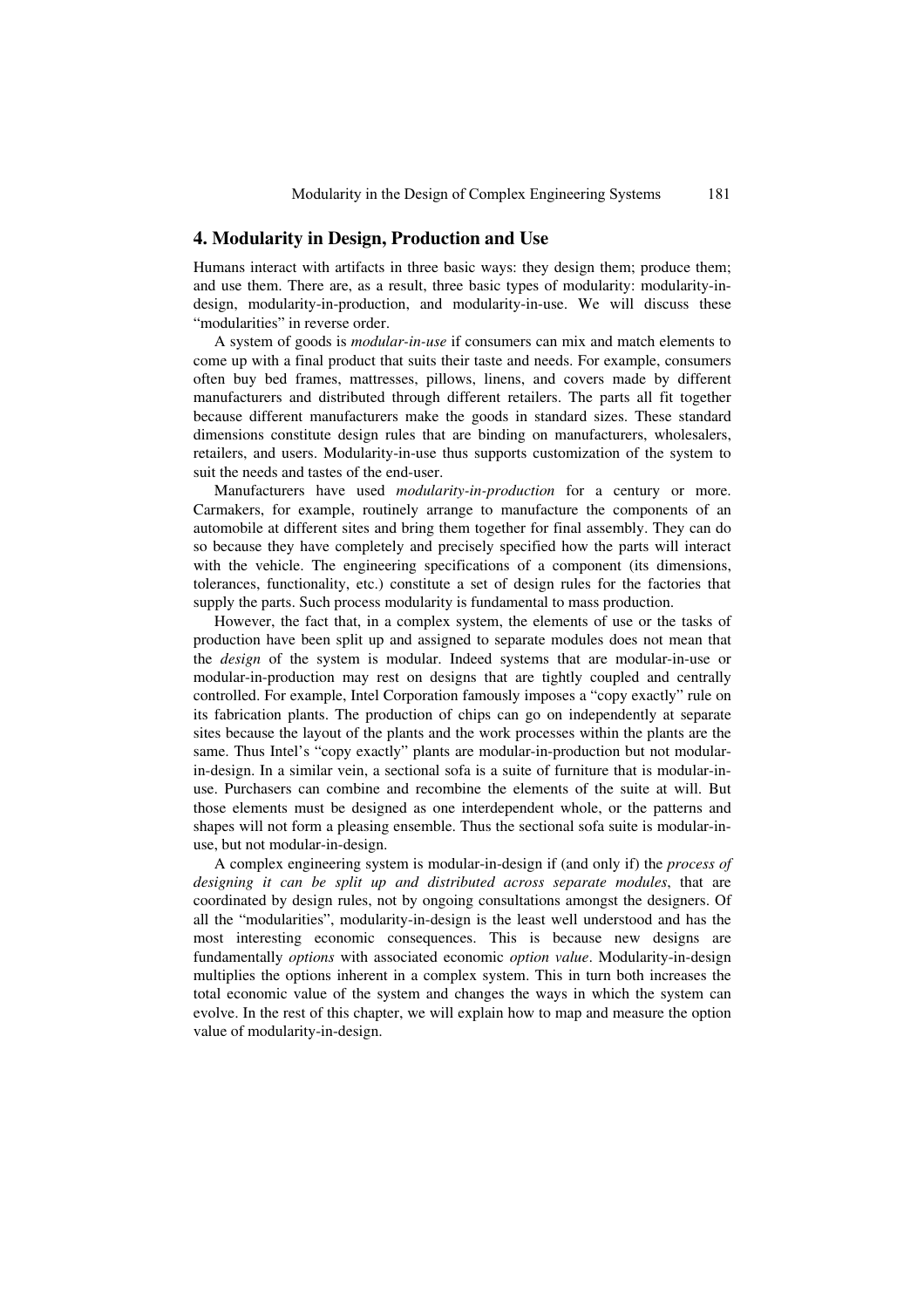# **5. Designs as Options**

A fundamental property of designs is that at the start of any design process, the final outcome is uncertain. Once the full design has been specified and is certain, *then the development process for that design is over*.

Uncertainty about the final design translates into uncertainty about the design's eventual value. How well will the end-product of the design process perform its intended functions? And what will it be worth to users? These questions can never be answered with certainty at the beginning of any substantive development process. Thus the ultimate value of a design is unknown when the development process begins.

Uncertainty about final value in turn causes new designs to have "option-like" properties. In finance, an option is "the right but not the obligation" to choose a course of action and obtain an associated payoff. In engineering, a new design creates the ability but not the necessity—the right but not the obligation—to do something in a different way. In general (if the designers are rational), the new design will be adopted only if it is better that its alternatives. Thus the economic value of a new design is properly modeled as an option using the methods of modern finance theory.

The option-like structure of designs has three important but counterintuitive consequences. In the first place, when payoffs take the form of options, taking more risk creates more value.<sup>6</sup> Risk here is defined as the *ex ante* dispersion of potential outcomes. Intuitively, a risky design is one with high technical potential but no guarantee of success. "Taking more risk" means accepting the prospect of a greater *ex ante* dispersion. Thus a risky design process is one that has a very high potential value conditional on success but, symmetrically, a very low, perhaps negative, value conditional on failure.

What makes the design an option, however, is that the low-valued outcomes do not have to be passively accepted. As we said, the new design does not have to be adopted; rationally, it will be adopted only if it is better than the alternatives, including the *status quo* alternative. In effect, then, the downside potential of a risky design is limited by the option to reject it after the fact. This means that "risk" creates only upside potential. More risk, in turn, means more upside potential, hence more value.<sup>7</sup>

The second counterintuitive result is that when payoffs take the form of options, seemingly redundant efforts may be value-increasing. Two attempts to create a new design may arrive at different endpoints. In that case, the designers will have the option to take the better of the two. The option to take the better of two or best of several outcomes is valuable.<sup>8</sup> Thus when faced with a risky design process, which

1

 $6$  This is a basic property of options (See [34]).

<sup>&</sup>lt;sup>7</sup> It follows, of course, that if a risky design is "hardwired" into a system so that it must be implemented regardless of its value, then the design process loses its option-like properties. In such cases, "taking more risk" in the sense defined above, will not increase, and may decrease value.

<sup>8</sup> Stulz, 1982, first analyzed the option to take the higher-valued of two risky assets. Sanchez [40] worked out the real option value of parallel design effort in product development.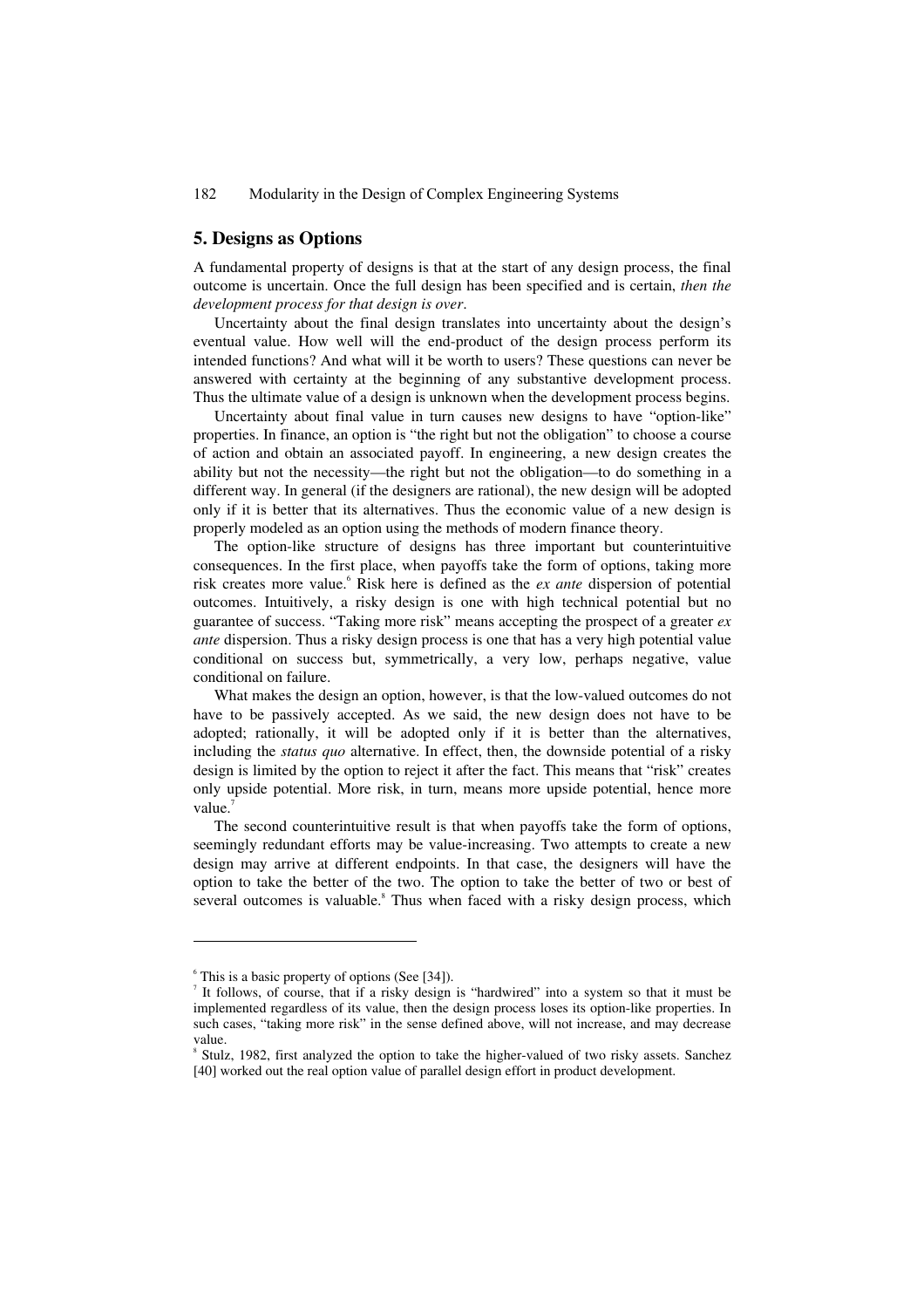has a wide range of potential outcomes, it is often desirable to run multiple "design experiments" with the same functional goal. These experiments may take place in parallel or in sequence, or in a combination of both modes.<sup>9</sup> But whatever the mode, more risk calls for more experimentation.

The third result is that *options interact with modularity in a powerful way*. By definition, a modular architecture allows module designs to be changed and improved over time without undercutting the functionality of the system as a whole. This is what it means to be "tolerant of uncertainty" and to "welcome experiments" in the design of modules. As a result, modules and design experiments are economic complements: an increase in one makes the other more valuable.<sup>10</sup> (Below we will derive this result in the context of a formal model.)

The effect of modularity-in-design on options and option value is depicted in Figure 4. Here we envision a system that is making the transition from being one interdependent whole to being a set of modules governed by design rules. The system goes from having one large design option (i.e., to take the whole design or leave it) to having many smaller options—one per module. Thus the act of *splitting* a complex engineering system into modules multiplies the valuable design options in the system. At the same time, this *modularization* moves decisions from a central point of control to the individual modules. The newly decentralized system can then evolve in new ways.

Notice, however, that by modularizing, one barrier to entry by competitors, the high costs of developing an entire complex engineering system (like an automobile, a computer, or a large software package) are reduced to the costs of developing individual modules. Thus the modularization of a large, complex system, even as it creates options and option value, also sows the seeds of increased competition focused on the modules. We shall revisit this issue at the end of the chapter.

 $\degree$  See [30].

<sup>&</sup>lt;sup>10</sup> This is the definition of economic complementarity used by Milgrom and Roberts [35] and Topkis [47]. The complementarity of modularity and experimentation was first demonstrated by Baldwin and Clark [2; 4, Chapter 10].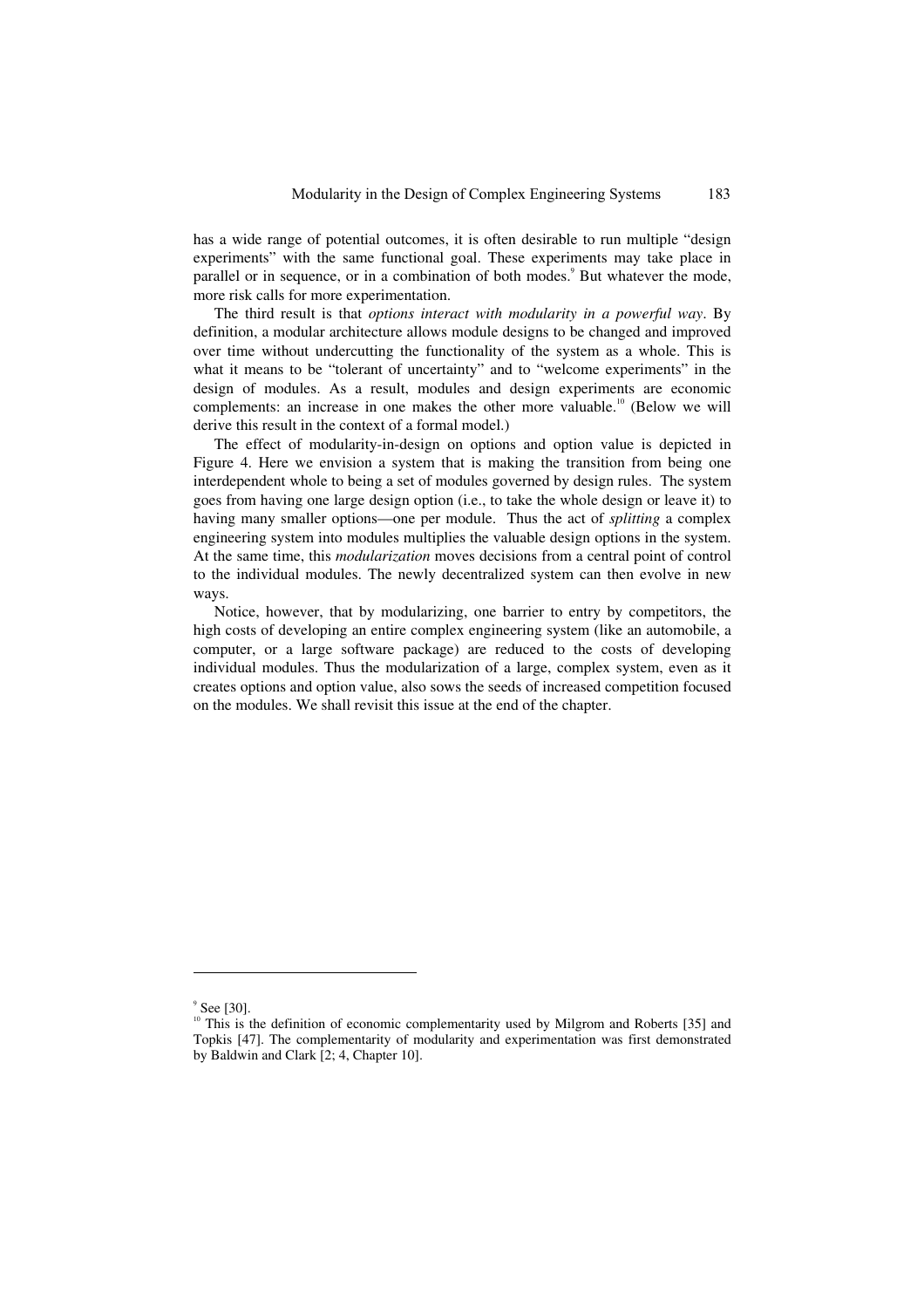

**Figure 4.** Modularity Creates Design Options

# **6. Mapping the Design of a Complex Engineering System**

We will now look at modularity-in-design more carefully. To help us do so, we will represent the design of a complex system using the methods of Design Structure Matrix (DSM) Mapping. In this mapping technique, the system is first characterized by listing a set of design parameters for the system. The design parameters are then arrayed along the rows and columns of a square matrix. The matrix is filled in by checking—*for each parameter*—which other parameters affect it and which are affected by it. For example, if Parameter A affects the choice of Parameter B, then we will put a mark "**x**" in the cell where the *column of A* and the *row of B* intersect. We repeat this process until we have recorded all parameter interactions. The result is a map of the dependencies that affect the detailed structure of the artifact. For example, Figure 5 is a DSM map of the dependencies in the design for a laptop computer system circa 1993.<sup>11</sup>

DSM maps are well known in the engineering professions. They can be constructed for any artifact or complex system, whether it is tangible or intangible. Thus there are DSM maps of products, like computers and automobiles, and DSM maps of both production processes and design processes. Many such maps have been constructed by Steven Eppinger and his colleagues at MIT.

The DSM map in Figure 5 indicates that the laptop computer design has four blocks of very tightly interrelated design parameters corresponding to the (Disk) Drive System, the Main Board, the LCD Screen, and the Packaging of the machine. There is also a scattering of dependencies ("**x**'s") outside the blocks. The dependencies arise both above and below the main diagonal blocks, thus the blocks are *interdependent*.

<sup>&</sup>lt;sup>11</sup> The DSM methodology was invented by Donald Steward. The DSM map shown in Figure 5 was prepared by Kent McCord and published in McCord and Eppinger [32]. Reprinted by permission.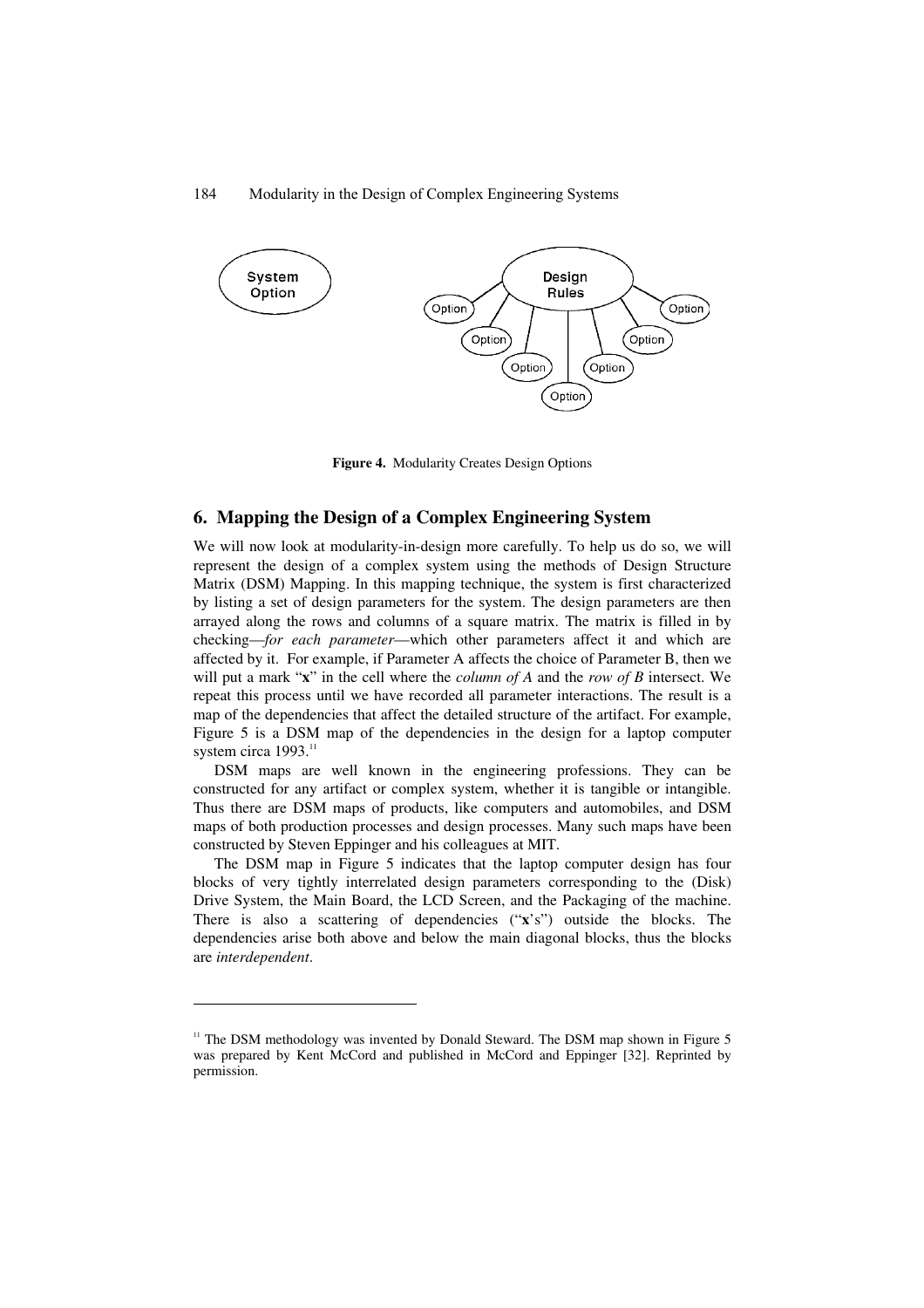

**Figure 5.** Design Structure Matrix Map of a Laptop Computer

C*ycling* and *iteration* are needed to resolve design interdependencies. For example, as shown in the figure, the location of the computer's graphics controller creates dependencies between the Main Board and the LCD Screen and vice versa.

Because of these dependencies, there will be ramifications of any choice made at this particular point: these are indicated by the arrows in the diagram. If two teams were working on the different components, they would have to confer about the location of the graphics controller in order to coordinate their design choices. But unforeseen consequences might arise later, causing the initial choice to be revisited. There would then be further consequences: new arrows would arise, which, through the chain of dependencies, might wander all over the map. Such cycling is the inevitable consequence of an interdependent design structure.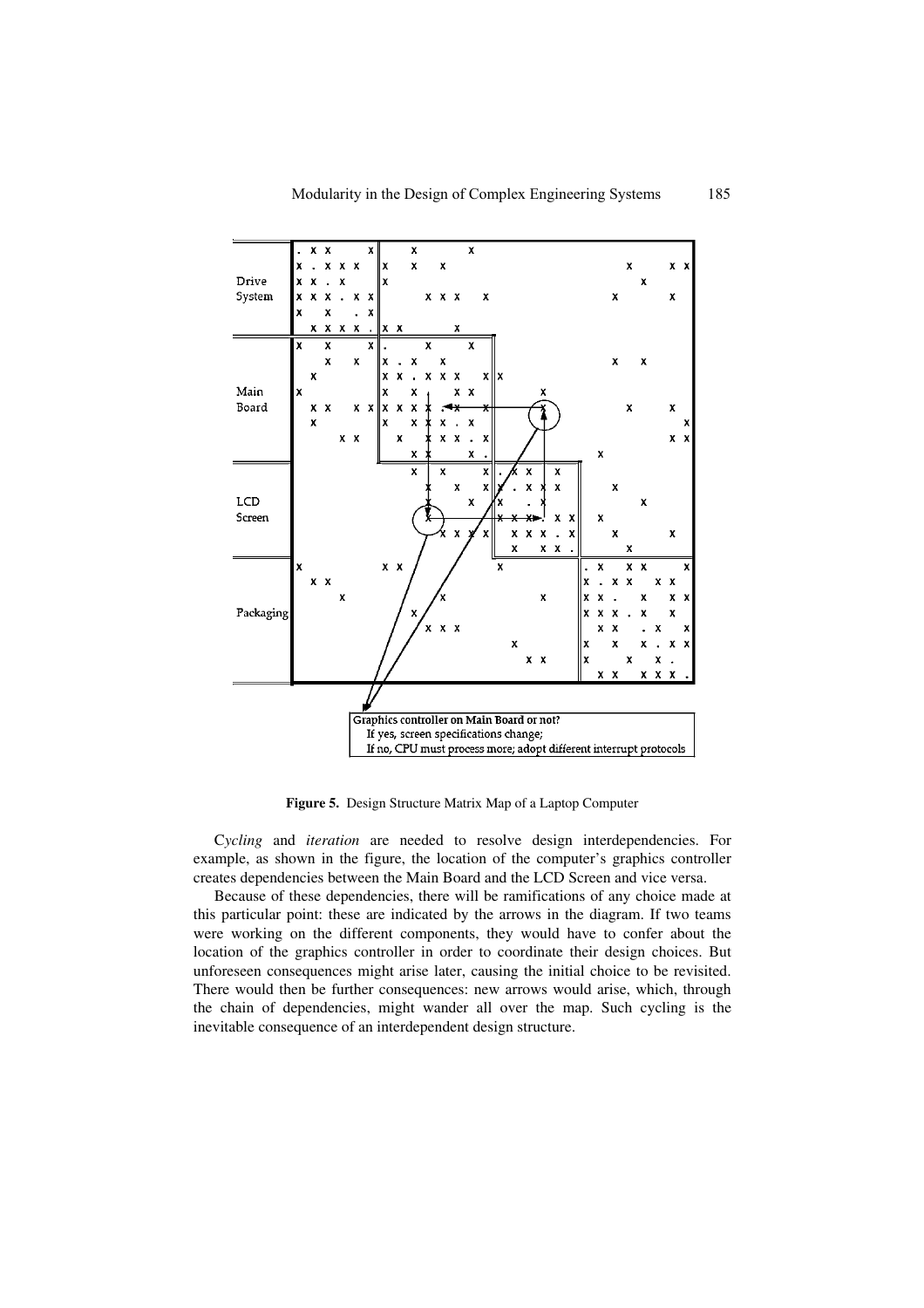However, it is important to note that the DSM map for a product or process need not be set in stone forever. Dependencies and interdependencies can be modified by a process of design rationalization, which works in the following way. Suppose that the designers of the laptop computer system wished to eliminate the interdependencies between the Main Board and the Screen that were due to the graphics controller location. They could do so by setting a *design rule* that located the graphics controller on the Board (for example). By this action the two design teams would have restricted their alternatives, *but* they would also have eliminated a source of cycling between two of the blocks of the design.

Figure 6 shows the new DSM map obtained by turning the graphics control location into a design rule. Two dependencies, one above the diagonal and one below, which were present before, now do not exist: they are absent from the circled areas in the map. Instead there is a design rule that is known (hence "visible") to both sets of designers, which they must obey.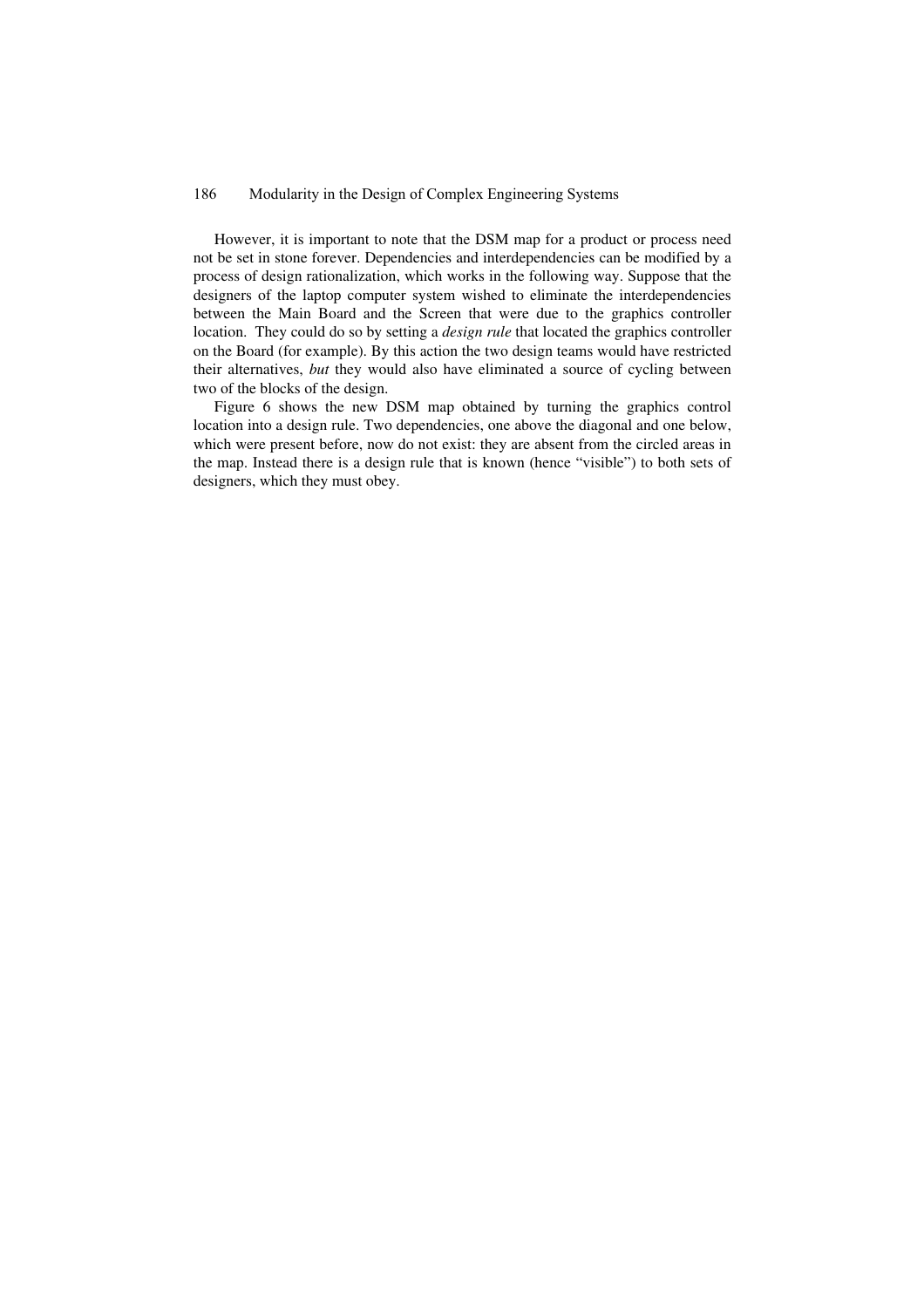

**Figure 6.** Eliminating Interdependencies by Creating a Design Rule

Carrying this process through to its logical conclusion results in a radically different structure: a *modular structure* as shown in Figure 7. Here we have the same highly interdependent blocks as before: the Drive System, the Main Board, the LCD Screen, and Packaging. And within those blocks essentially nothing has changed, the pattern of interdependency is the same. *But the out-of-block dependencies both above and below the main diagonal have all disappeared.*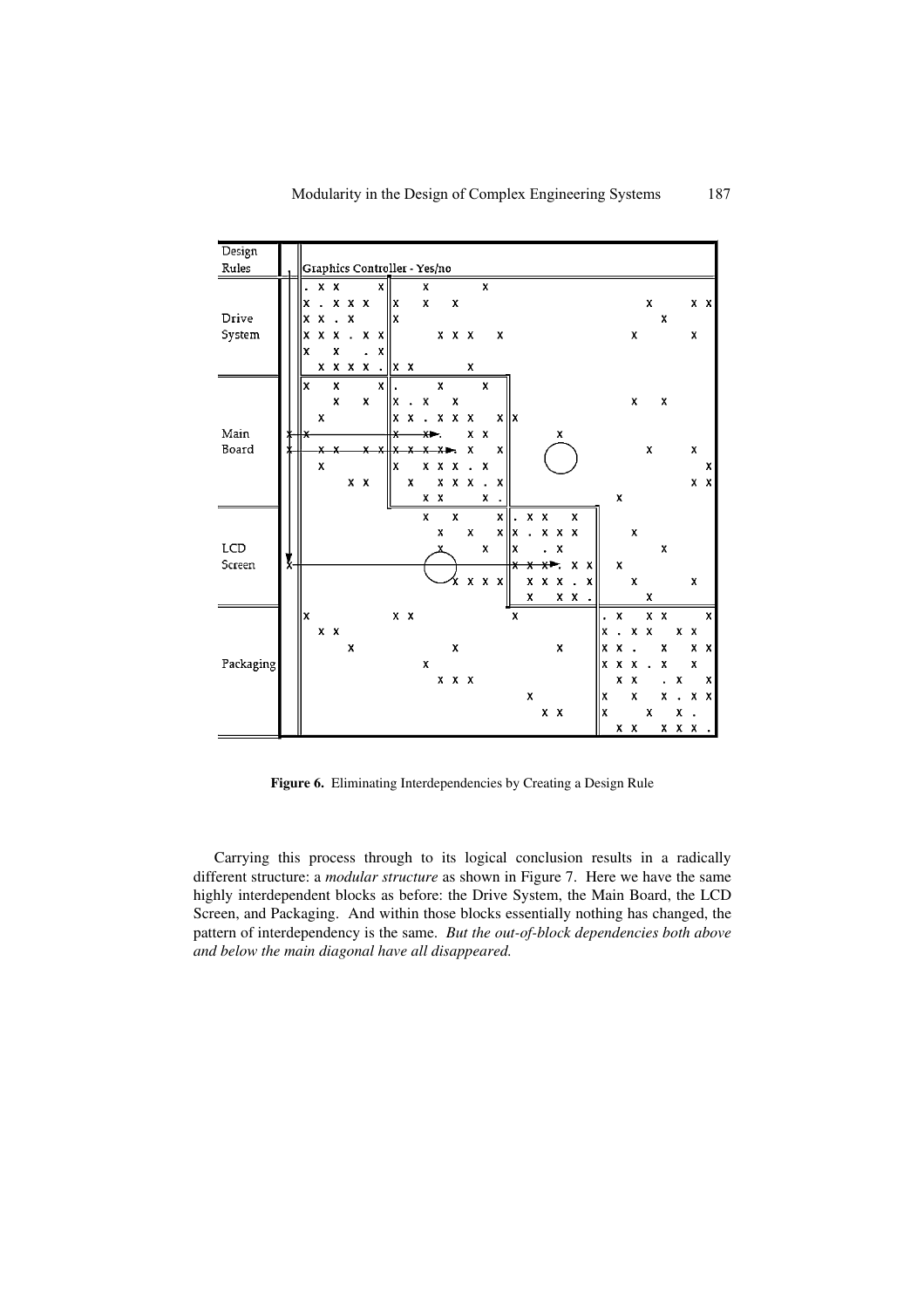

How does that happen? First, in the new structure, each of the former out-of-block dependencies has been addressed by a design rule. Thus, there is now a new "Design Rules" block (not drawn to scale), whose parameters affect many of the parameters in the component blocks. Those dependencies are indicated by the "**x**"s in the vertical column below the Design Rules block. (Design rule parameters are often called "standards.")

By obeying the design rules, teams working on the designs of each of the component blocks—which are now modules—can maintain conformity with the other parts of the system. But note that there has been another, earlier stage in the process in which the design rules were established.

Furthermore, the new process, as shown in Figure 7, delivers *four separate items*, which must still be integrated into a functioning whole system. No set of design rules is perfect, and unforeseen compatibility problems are often revealed in the latter stages of a modular design process. For these reasons, a "System Integration and Testing" (SIT) block appears in the lower right corner of the modular DSM. This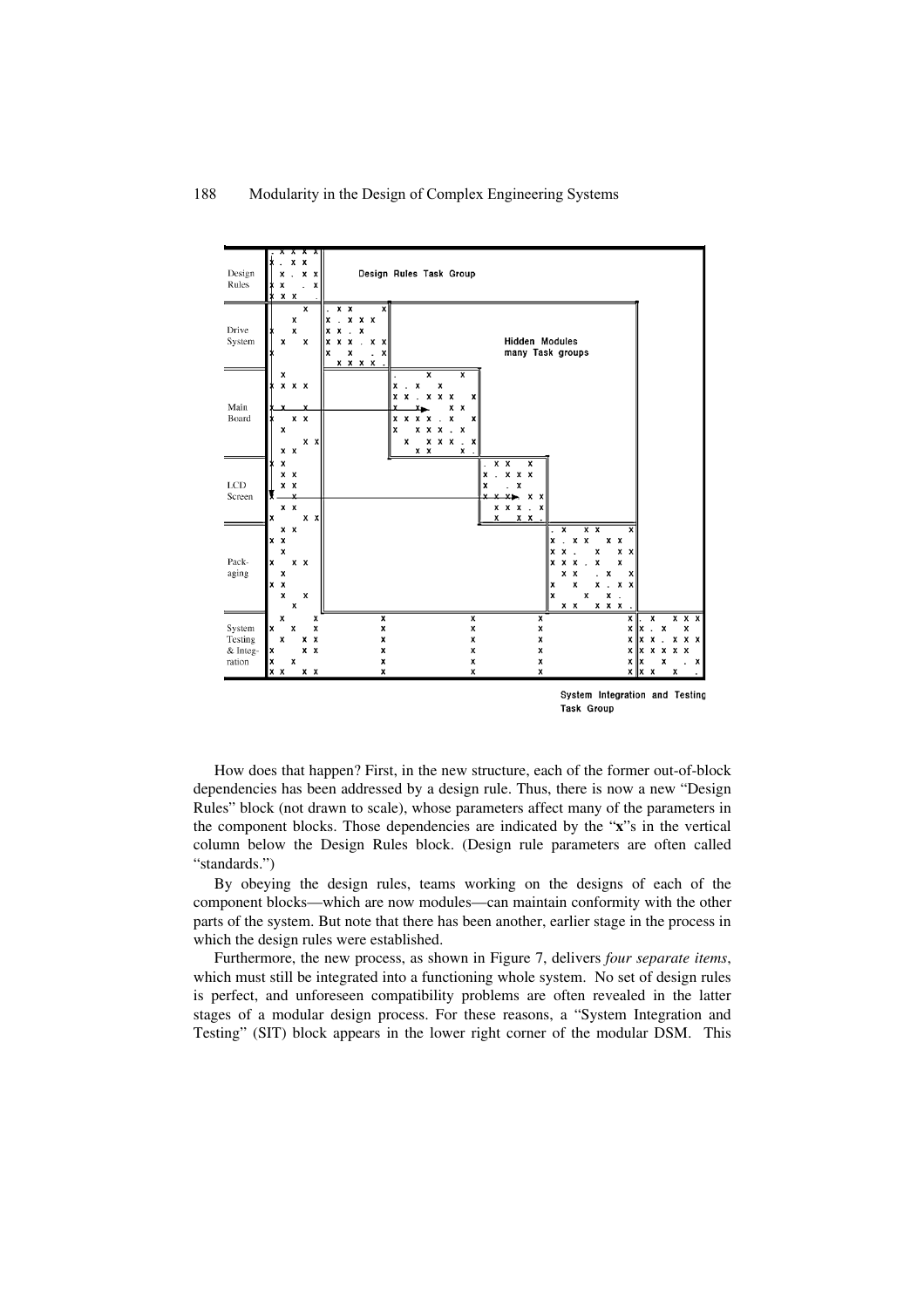block is affected by the design rules and by some parameters of the hidden modules. But decisions taken in the SIT block, by definition, will not affect choices in the prior blocks. (If they do, then the structure is no longer modular).

Therefore, a modular design structure has three characteristic parts:

- x *design rules*, which are known and obeyed by teams responsible for individual modules;
- x so-called *hidden modules* that "look to" the design rules, but are independent of one another as work is proceeding; and
- x a *systems integration and testing module* in which the hidden modules are assembled into a system, and any remaining, minor problems of incompatibility are resolved.

A complex system design may go from being *interdependent* to being *modular* in the following way. The "architects" of the system must first identify the dependencies between the distinct components and address them via a set of design rules. Second, they must create encapsulated or "hidden" modules corresponding to the components of the system. And third, they must establish a separate system integration and testing activity that will assemble the modular components and resolve unforeseen incompatibilities.

# **7. The Design Hierarchy Representation**

A DSM map is one way to represent a modular system: a design hierarchy is another.<sup>12</sup> A design hierarchy shows which modules are affected by which other modules. (See Figure 8.) At the very top of the design hierarchy are the system-wide design rules: these must be obeyed (hence "are visible to") all modules in the system.



**Figure 8.** A Two-level Modular Design Hierarchy

Below the system-wide design rules, there may be "architectural modules," which establish design rules for certain subsystems. There are no architectural modules in Figure 8, but in most complex engineering systems there are one or two layers of

 $12$  See [13, 31].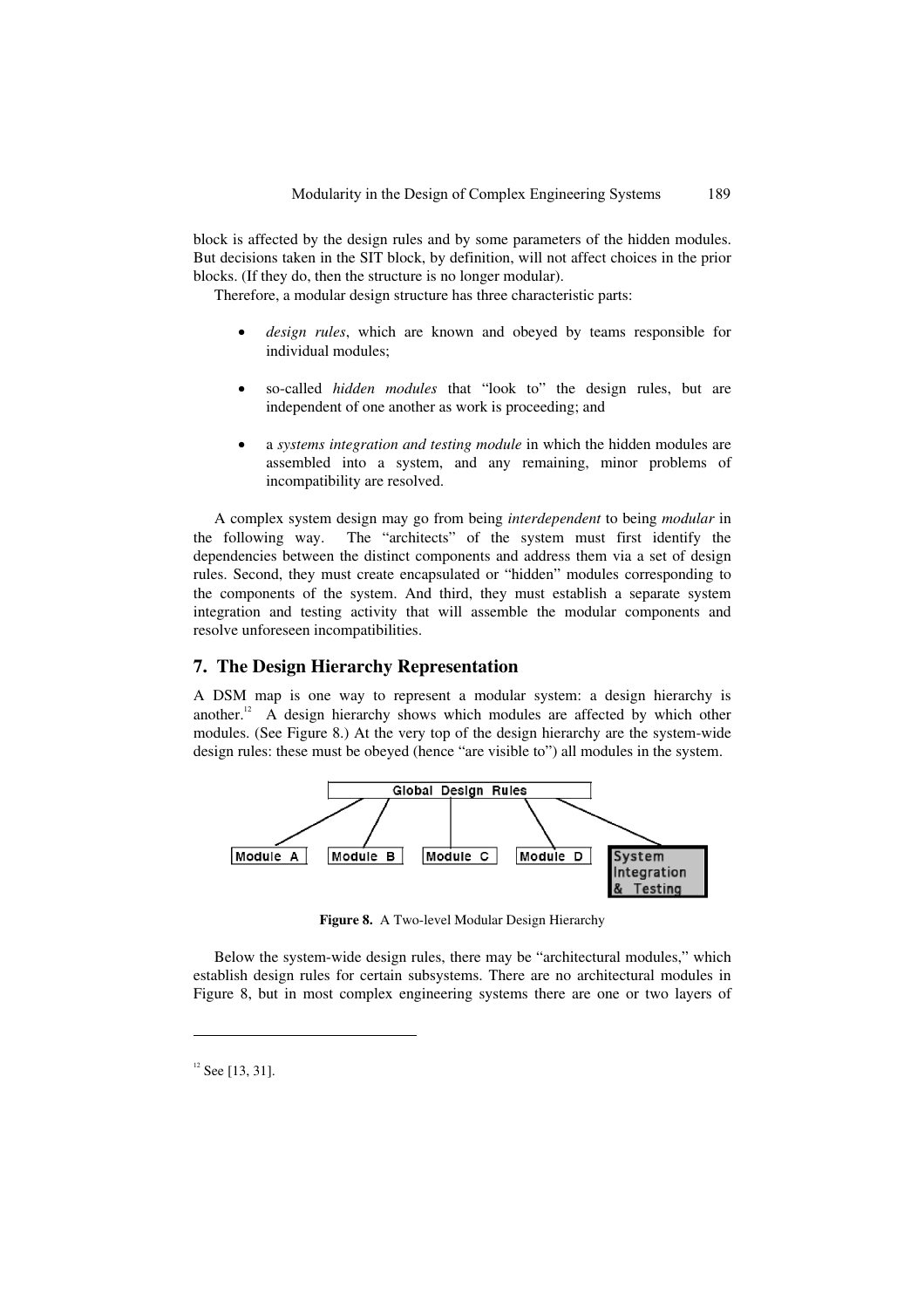architectural modules. For example, operating systems like Microsoft Windows and Unix are architectural modules in a computer system.

Finally, at the bottom of the design hierarchy are the hidden modules of the system: these must obey the design rules, hence "look to" them. But the hidden modules' own parameters are "encapsulated": they do not affect, and hence do not need to be known to those working on other modules. Hidden modules are thus the primary source of option value in a modular system. (Even so, depending on the rules governing intellectual property, much of the value created in the hidden modules may be captured by the companies that control architectural modules and/or design rules.)

# **8. Modular Organizations**

The "modularized" architectures depicted in Figures 7 and 8 lead naturally to a "modularized" organizational structures.<sup>13</sup> In a recent paper which addressed the nature of transactions we postulated that the activities represented by the x's in Figures 5 and 6 naturally map onto organizations since each interaction captured on the DSM represents a transfer of material or information or both.<sup>14</sup> In this way it is natural to look at Figure 6 and see a 'traditional' organization structured around specific technologies or disciplines. The within-block interactions represent interactions that are internal to each organizational unit while the out-of-block interactions can be viewed as interactions that require coordination across units. In this system, each organizational unit would have liaison personnel whose function was to assure that activities in each unit of the overall endeavor remained synchronized and coordinated.

In the modularized design of Figures 7 and 8 however, many of the cross-unit liaison and coordination functions have been eliminated. This is done in two ways: through design rules and through encapsulation. Design rules (standards) ensure that decisions that affect multiple units are fixed and communicated ahead of time, and not changed along the way. Encapsulation means that all activities associated with specific aspects of the product are conducted within one organizational unit – even if that organizational unit embodies multiple skillsets, disciplines or activities. This may lead to duplication of skillsets – for example the Main Board and Packaging groups may both need people who are skilled in understanding interconnections – but, if they are to be encapsulated, these groups must be scaled and staffed to their own needs without calling on shared resources, and without requiring extensive cross-unit coordination activities.

Similarly note that the transfers of material and information between groups have been simplified to a simple handoff from each module task group to a final systems integration and testing group. If these handoffs as well as the design rules can be standardized and codified, then there is no need for the various groups to reside in the

 $13$  See [41].

 $14$  See [5].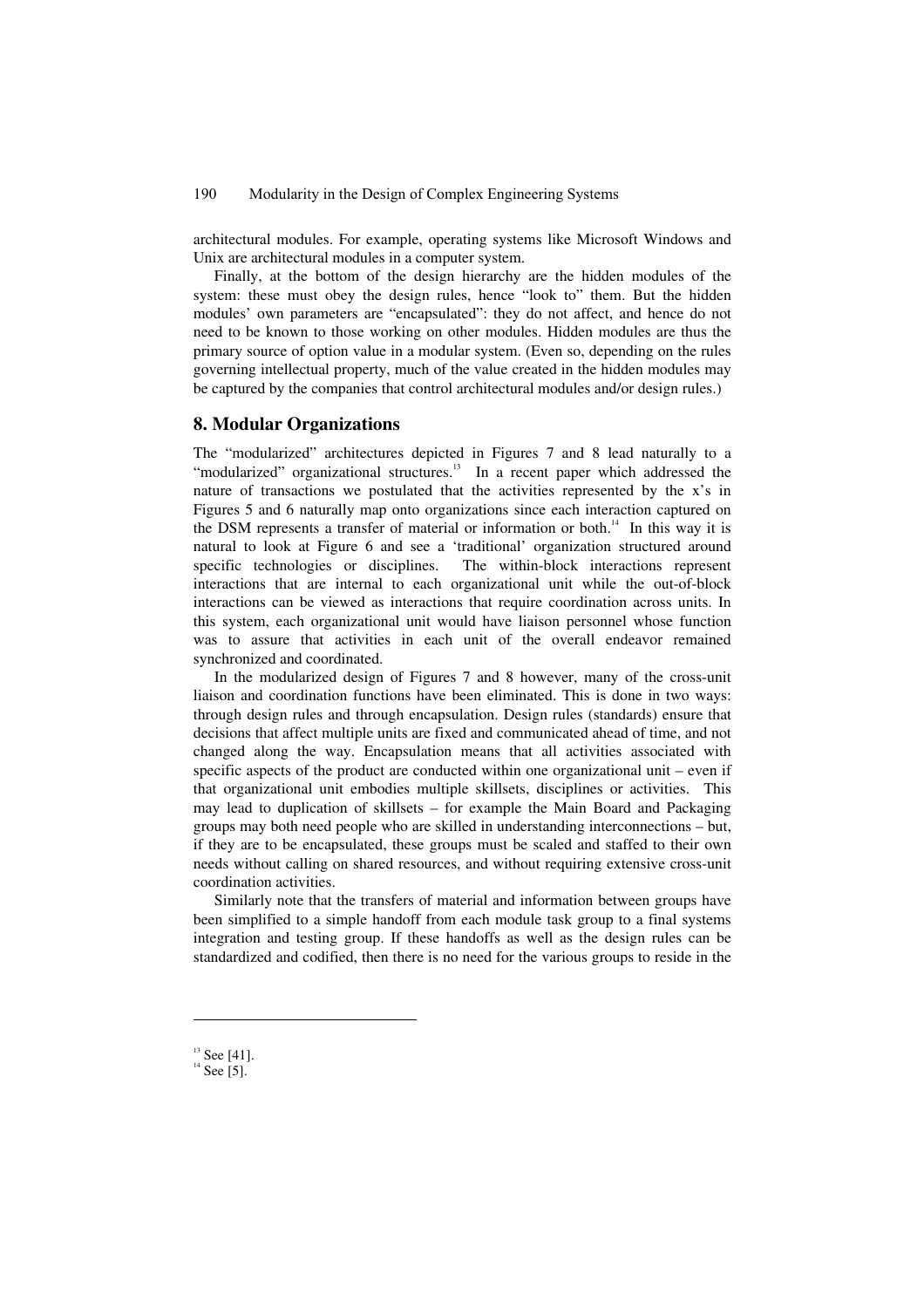same company: armslength transactions betweens several firms can cost-effectively replace complex coordinating flows of information within a single firm.

An educational analogy might be useful here. Instead of a laptop computer, Figure 6 might as easily represent the traditional departmental or discipline-based organizational structure of a university (like Harvard). A discipline-based organizational structure is well-suited to teaching courses, but it is ill-suited to carrying out broadly-based research initiatives that cut across many disciplines. Indeed, in order to conduct interdisciplinary research, the traditional departmental structure requires many cross-unit interactions as shown in Figure 6. These interactions are generally time-consuming and prone to cycling. In addition, many task-relevant interactions may get lost in the shuffle and not take place at all.

By contrast, a center-based or project-based collaborative structure gathers participants from multiple disciplines and organizes them into self-contained teams as in Figure 7. Even though some interactions are lost, and there may be duplication of resources across centers, the new organizational structure imposes a much smaller coordination burden on the overall research endeavor. The reduced coordination costs in turn can offset the opportunity losses and costs of implementing the more modular, team-based structure. If the coordination cost savings are large, then a "more modular" organization is a good idea. But there is always a tradeoff—some things are lost while other things are gained.

# **9. Modular Operators**

A key benefit of systems with modular designs is that, especially at the lower levels of the design hierarchy, such systems can evolve. The information that is encapsulated in the hidden modules can change, as long as the design rules are obeyed. Therefore, as we said earlier, modular systems are "tolerant of uncertainty" and "welcome experimentation" *in their modules*. In contrast, the design rules of a modular system, once established, tend to be both rigid and long lasting.

There are certain generic design actions one can apply to a modular system. Following the lead of John Holland of the University of Michigan,<sup>15</sup> we have labeled such actions "operators." In our prior work, we identified six modular operators, and analyzed the sources of their economic value. In particular, given a modular structure, one can:

- split any module;
- substitute a newer module design for an older one;
- x *exclude* a module;
- *augment* the system by adding a module that was not there before;

 $15$  See [23].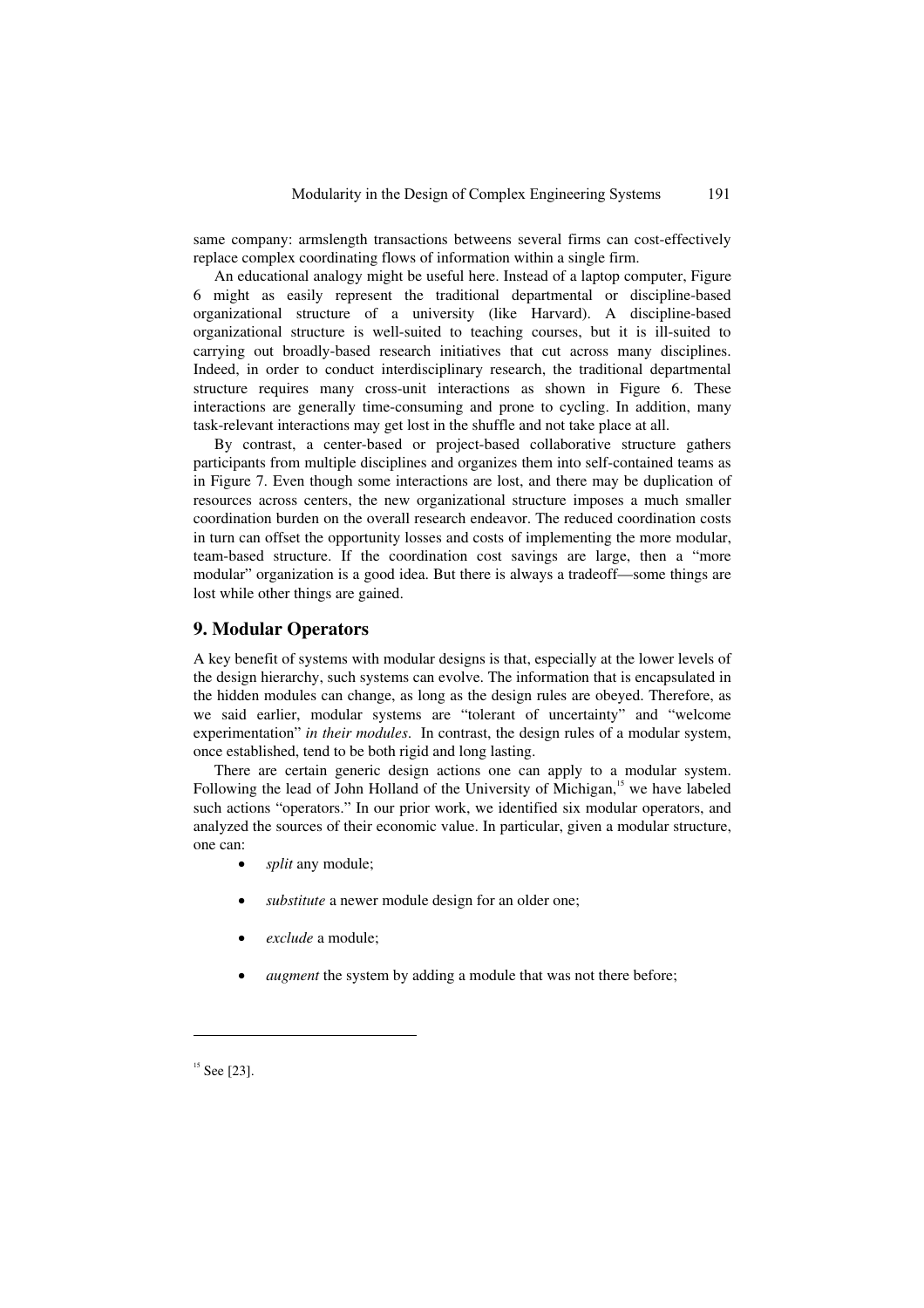- 192 Modularity in the Design of Complex Engineering Systems
	- collect common elements across several modules and organize them as a new level in the hierarchy (modular *inversion*); and
	- create a "shell" around a module so that it works in systems other than one for which it was initially designed (modular *porting*).

Figure 9 shows how each of these operators affects the structure of a modular system.

We must emphasize that we regard our list of six operators as the beginning of a useful taxonomy. The list is by no means exhaustive. Indeed three other operators have been identified in empirical investigations of design evolution. These are:

- the *linking* of two pre-existing modules;<sup>16</sup>
- the *recombining* of two previously separate modules (this is the opposite of splitting); and
- *embracing and extending* a pre-existing module (this operator was famously used by Microsoft on Sun's version of Java).

The important thing to understand is that *operators correspond to search paths in the design space of a complex engineering system.* These search paths in turn are *options* in the so-called "value landscape" of the complex system. As options, the operator/search paths can be valued using fairly standard analytic techniques from finance. Thus, for example, the decision to *split* a complex system (or subsystem) into several modules can be valued. The decision to *augment* the system by designing several variants of a module customized for different users or purchasers can also be valued. In the next section, we will describe the economic structure of option values for the modules of a complex engineering system.

 $16$  Bala Iyer, 2003, private communication.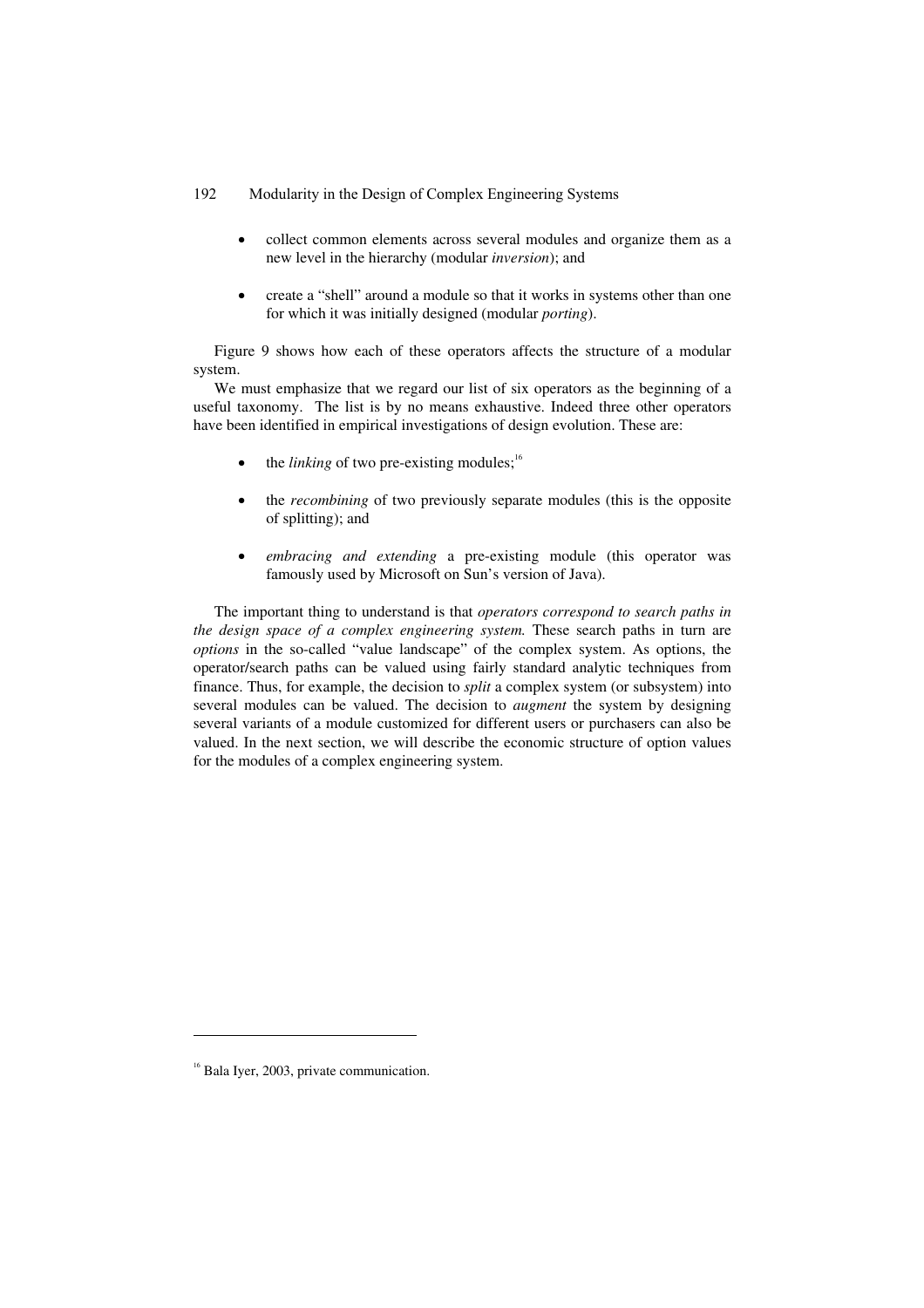

We started with a generic two-level modular design structure, as shown in Figure 8, but with six modules (A, B, C, D, E, F) instead of four. (To display the porting operator, we moved the "System Integration & Testing Module" to the left-hand side of the figure.) We then applied each operator to a different set of modules.

- Module A was Split into three sub-modules.
- Three different Substitutes were developed for module B.
- Module C was Excluded.
- A new Module G was created to Augment the system.
- Common elements of Modules D and E were Inverted. Subsystem design rules and an architectural module were developed to allow the inversion.

 - Module F was Ported. First it was split; then its "interior" modules were grouped within a shell; then translator modules were developed.

The ending system is a three-level system, with two modular subsystems performing the functions of Modules A, D, and E in the old system. In addition to the standard hidden modules, there are three kinds of special modules, which are indicated by heavy black borders and shaded interiors:

- System Integration & Testing Module
- Architectural Module
- Translator(s) Module(s)

**Figure 9.** The Effect of the Six Operators on a Modular System

# **10. Option Values in a Complex Engineering System**

We begin this section by introducing some notation. We assume that the total economic value of a complex engineering system can be expressed as the sum of a minimal system value,  $S_0$ , plus the incremental value added by the performance of each of J modules. Equation 1 thus denotes the *ex post* value that will be realized once the system's design is complete:

Economic Value of the system = 
$$
S_0 + \sum_{j=1}^{J} X_j^1;
$$
 (1)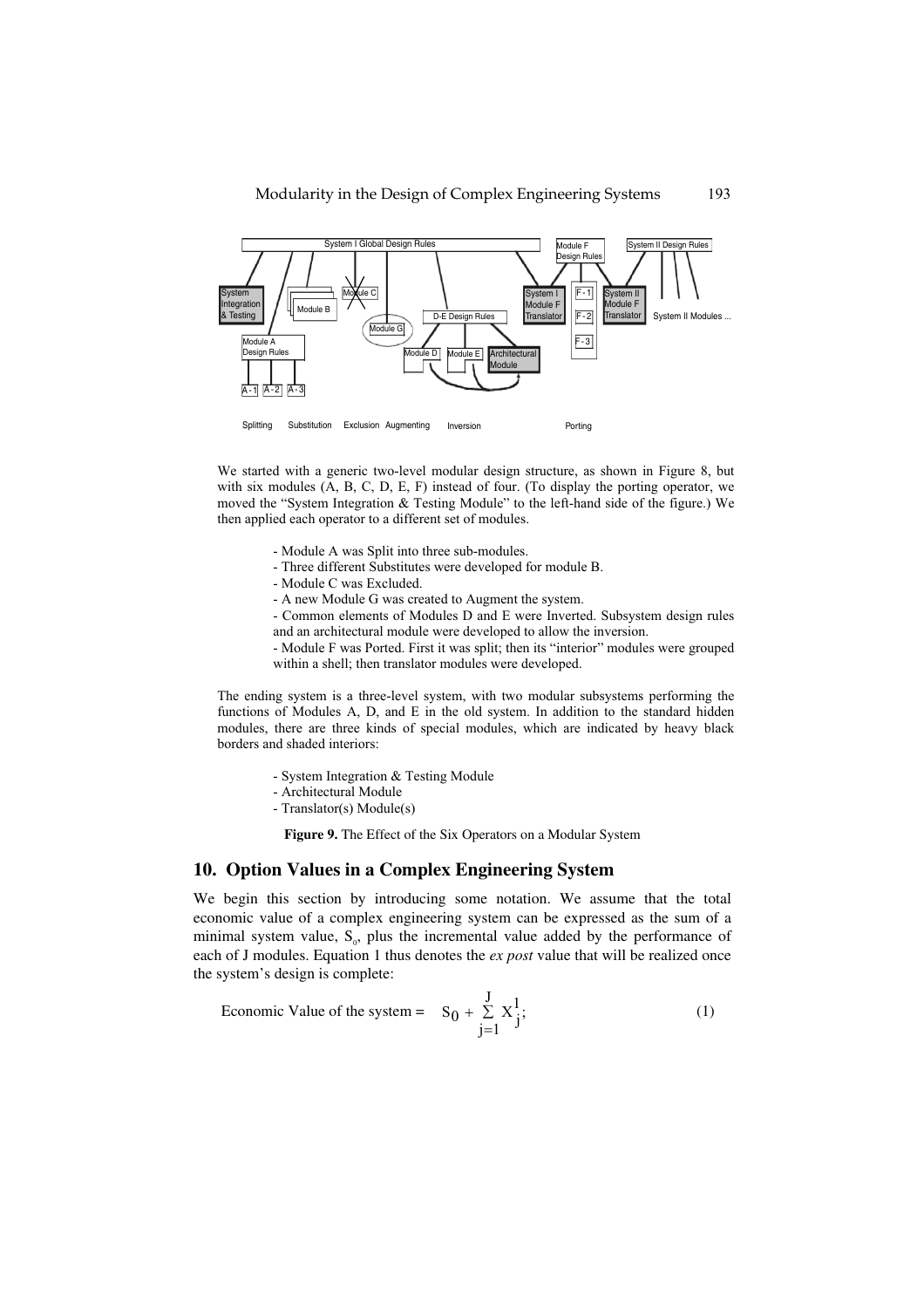At the beginning of our analysis, we assume that the minimal system exists and its economic value is known. Without loss of generality, we normalize that value to zero. At the same time, we assume that the modules of the system have not yet been realized; hence their eventual economic payoffs (the  $X_j^{\perp}$ ) are uncertain.

As long as economic payoffs can be expressed in terms of money (e.g., a present value), module values can be modeled as one-dimensional random variables. We use superscripts to denote the *realizations* of random variables, and subscripts to denote the *distributions* of random variables with different distributions. Thus  $X_j^1$  should be read as "the economic value of a single realization of the random variable  $X_j$ ". Total system value is a sum of realizations over a set of J random variables, with different distributions, indexed by j.

The realization of a module design is the outcome of a development effort targeted at that module. The realization in turn can have positive or negative value. A design with negative value is not worth incorporating into the system: it subtracts more functionality than it adds. At the end of a design interval, the developers can observe the realization for each module and compare that value to zero. If the new module design has positive value, it will be added to the system, and the system's value will increase by that amount. If the new module design has zero or negative value, it can be discarded, and the developers can try again. In this fashion, the developers can mix and match old and new module designs. The ability to accept or reject a particular realization is the developers' basic option and the focus of our analysis.

For simplicity, we assume that the firm or firms developing the complex system are risk-neutral expected-value maximizers, and that design intervals are short enough that we can ignore the time value of money. In that case, the *ex ante* economic value of the entire system (whose *ex post* value is given by equation 1) can be expressed as follows:

$$
V_1 = S_0 + Emax(X_1^1, 0) + Emax(X_2^1, 0) + ... + Emax(X_i^1, 0); \qquad (2)
$$

Equation 2 indicates that each module's realized value will be compared to a benchmark equal to zero. If the new module design has value greater than the benchmark, the new design will be incorporated into the system, otherwise it will be rejected. Thus the expectation of the value of the new design is the *maximum* of its realization and zero. The expectation of the maximum of a random variable and a scalar is larger than the expectation of the random variable alone, thus the option to reject module designs adds to the economic value of the system.

Equation 2 is very general. We can gain further insight by specializing the assumptions. For example, as a thought experiment, consider a system with a total of N design parameters, and think of allocating the parameters into J distinct modules of different sizes. Let  $X_\alpha$  denote the economic value of a module of size  $\alpha N$  where  $\alpha$  is less than (or equal to) one and the set of  $\alpha$ s sums to one: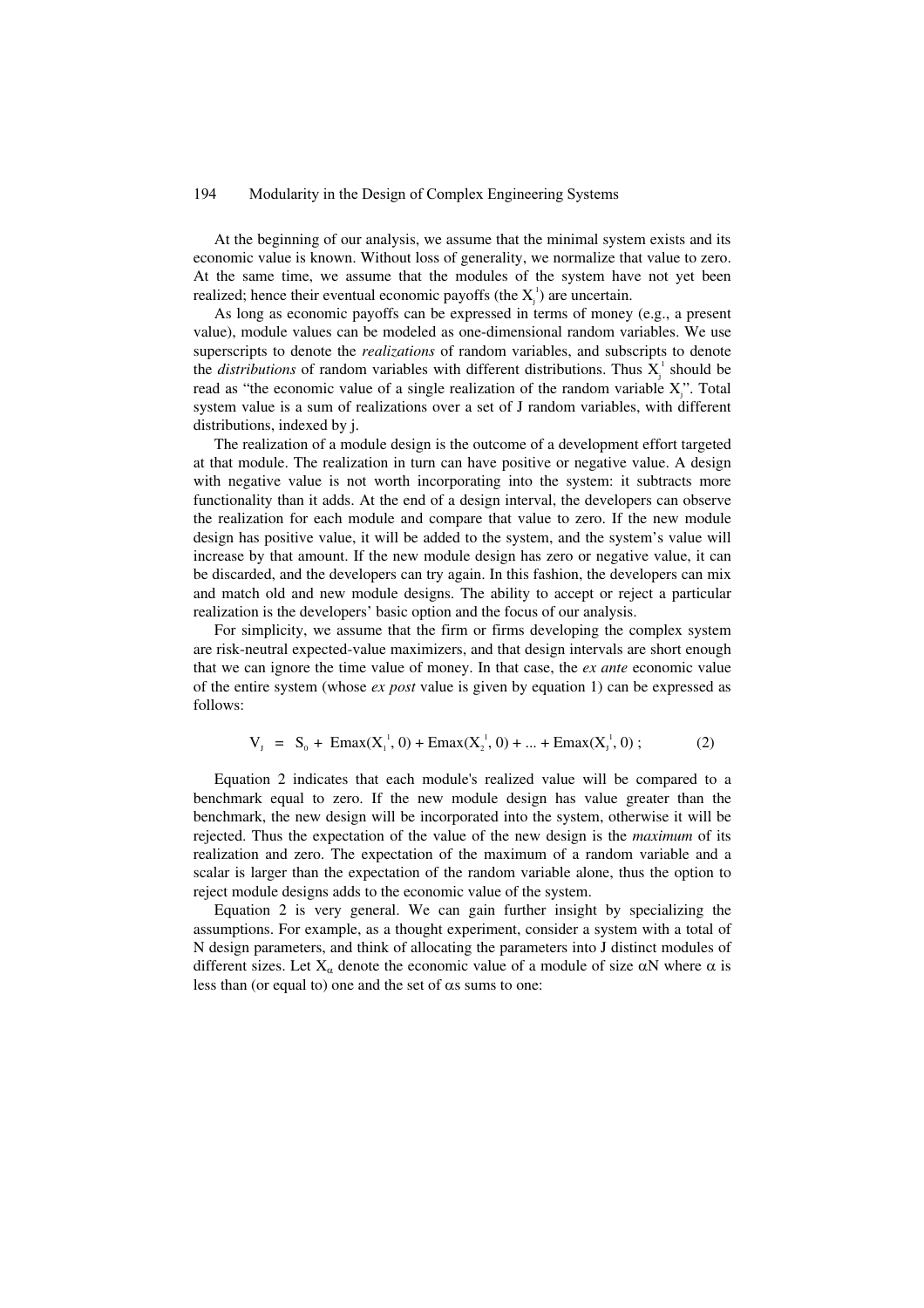$$
\sum_{j=1}^{J} \alpha_j = 1
$$

For purposes of illustration, assume that  $X_\alpha$  is a normally distributed random variable with mean zero and variance  $\sigma^2 \alpha N$ :  $X_\alpha \sim N(0, \sigma^2 \alpha N)$ . In this case, the *variance* of a module's value will be proportional to the number of design parameters in the module. Roughly speaking, the dispersion of outcomes increases as a module's "complexity" measured by  $\alpha$ N goes up.

Define  $z_\alpha$  as:

$$
z_\alpha = \frac{X_\alpha}{\sigma(\alpha N)^{1/2}}
$$

 $z_\alpha$  is a standard normal variant with mean zero and variance one:  $z_\alpha \sim N(0, 1)$ .

Substituting for the Xs in terms of z in equation 2, suppressing  $S_0$ , and collecting terms, we have:

$$
V_{\underline{\alpha}} = V(\alpha_1, ..., \alpha_J; \sigma, N) = \sigma N^{1/2} (\alpha_1^{1/2} + \alpha_2^{1/2} + ... + \alpha_J^{1/2}) Emax(z, 0)
$$
\n(3)

Here  $Emax(z, 0)$  is the expectation of the right half of a truncated standard normal distribution and equals .3989. Note that the system value depends on the *elements* of the vector of  $(\alpha_1, ..., \alpha_j)$  as well as the system parameters  $\sigma$  and N. This underscores the fact that impact of modularity cannot be captured by a single summary measure or statistic (e.g., the average degree of modularity). The *details* of the modular structure (i.e., the elements of the vector  $\alpha$ ) affect the system's option value in important and nonlinear ways.

Several results follow directly from equation 3. For example, we can compare the value of a modularized system to the value of the corresponding unmodularized system:

**Proposition 1.** Under the assumptions given above, let an engineering system of complexity N be partitioned into J independent modules of complexity  $(\alpha, N, \alpha, N, \ldots)$  $\alpha_j$ N) respectively. The modularized system has value:

$$
V_{\underline{\alpha}} = (\alpha_1^{1/2} + \alpha_2^{1/2} + ... + \alpha_J^{1/2})V_1
$$
\n(4)

relative to  $V_1$ , the value of the corresponding unmodularized system.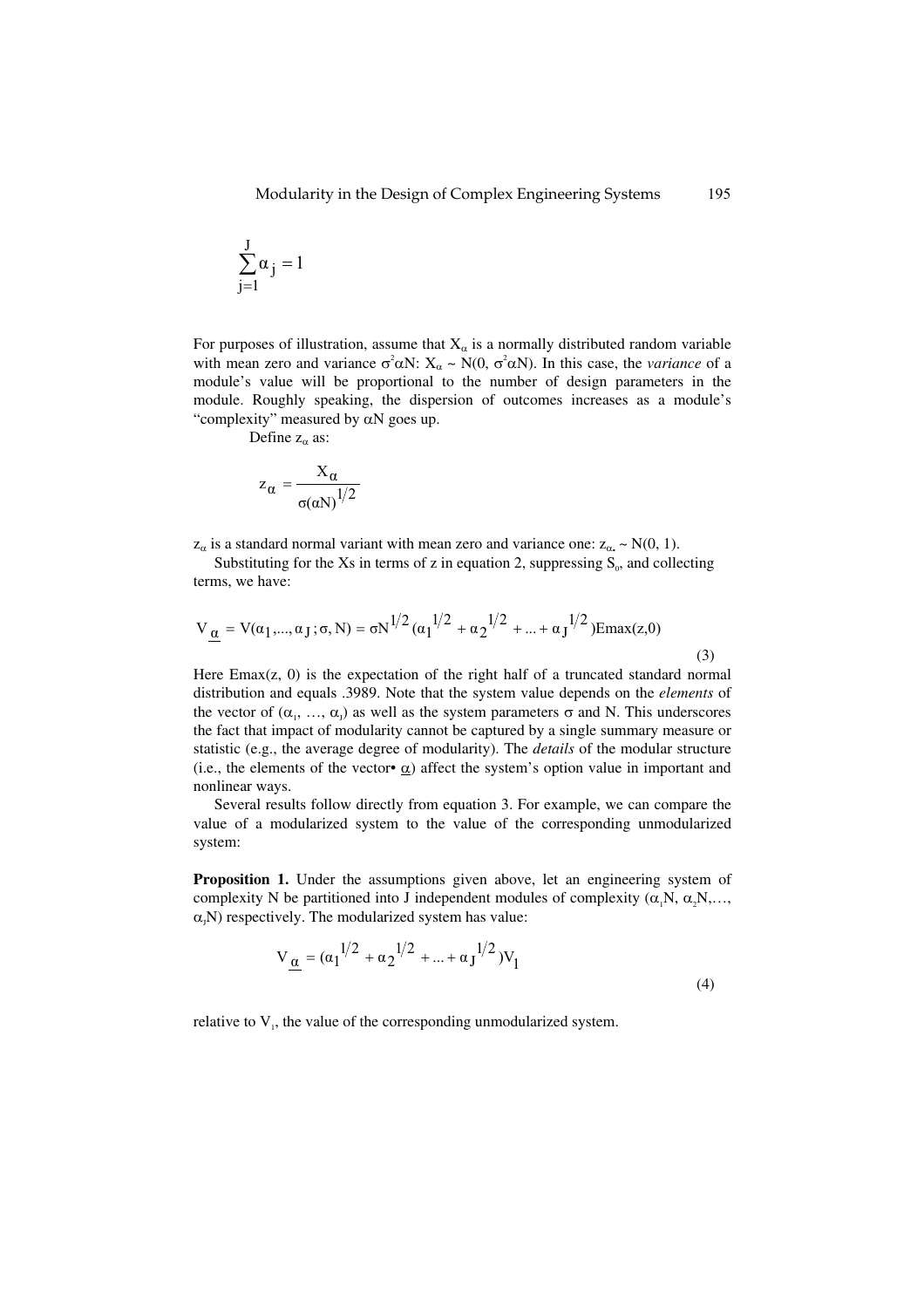#### **Proof.**

By definition, a one-module design has both J and  $\alpha_j$  equal to one. Thus  $V_1 = \sigma N^{1/2}$ Emax(z, 0). Collecting terms and substituting in equation (3) yields the result. QED.

From the fact that  $\langle \alpha_1 N, \alpha_2 N, \dots, \alpha_j N \rangle$  are fractions that sum to one, it follows that the sum of their square roots is greater than one. Thus, as expected, under these very specialized assumptions, a modular design is "always" more valuable than the corresponding non-modular design. Moreover, additional modularization (the splitting) increases value: if a module of size  $\alpha$  is split into sub-modules of size  $\beta$  and  $\gamma$ , such that  $\beta + \gamma = \alpha$ , then the two modules' contribution to overall value will rise because  $\beta^{1/2} + \gamma^{1/2} > \alpha^{1/2}$ .

In this fashion, higher degrees of modularity can increase the value of a complex design *through option value*. This result is a special case of a well-known theorem, first stated by Robert Merton in  $1973$ .<sup>17</sup> For general probability distributions, assuming aggregate value is conserved, Merton showed that a "portfolio of options" is more valuable than an "option on a portfolio."

Up to this point in our thought experiment, we have assumed that designers will create only *one* new design per module. However, as we indicated above, an important fact about options is that "duplication of effort," in the sense of mounting several design experiments aimed at the same target, may be desirable. Pursuing several experimental designs gives developers the opportunity to select the best outcome after the fact. How much economic value does this does this option create? Is it worth the cost? The answer to this question, it turns out, depends on both the modular structure of the overall system and the technical potential inherent in each module.

To quantify the value of parallel experimentation, let us suppose that in each of J modules, the designers initiate  $k_j$  independent design efforts. When the designs are complete, the designers then have the *option* in each module to select the best of the k<sub>i</sub> outcomes for the final design. Thus let  $Q(k_j)$  denote the expected value of the highest realization of k independent draws from a standard normal distribution as long as the realization is greater than zero. Formally:

$$
Q(k) = k \int_{0}^{\infty} z[N(z)]^{k-1} n(z) dz
$$

where  $N(z)$  and  $n(z)$  are respectively the standard normal distribution and density functions.<sup>1</sup>

 $17$  See [34].

<sup>&</sup>lt;sup>18</sup> This distribution of the best of k realizations is well known in statistics: it is the distribution of the "maximum order statistic of a sample of size k." Our expectation differs from the standard one, however, because it is taken only over the range of values above zero. See Lindgren, 1968, on order statistics in general.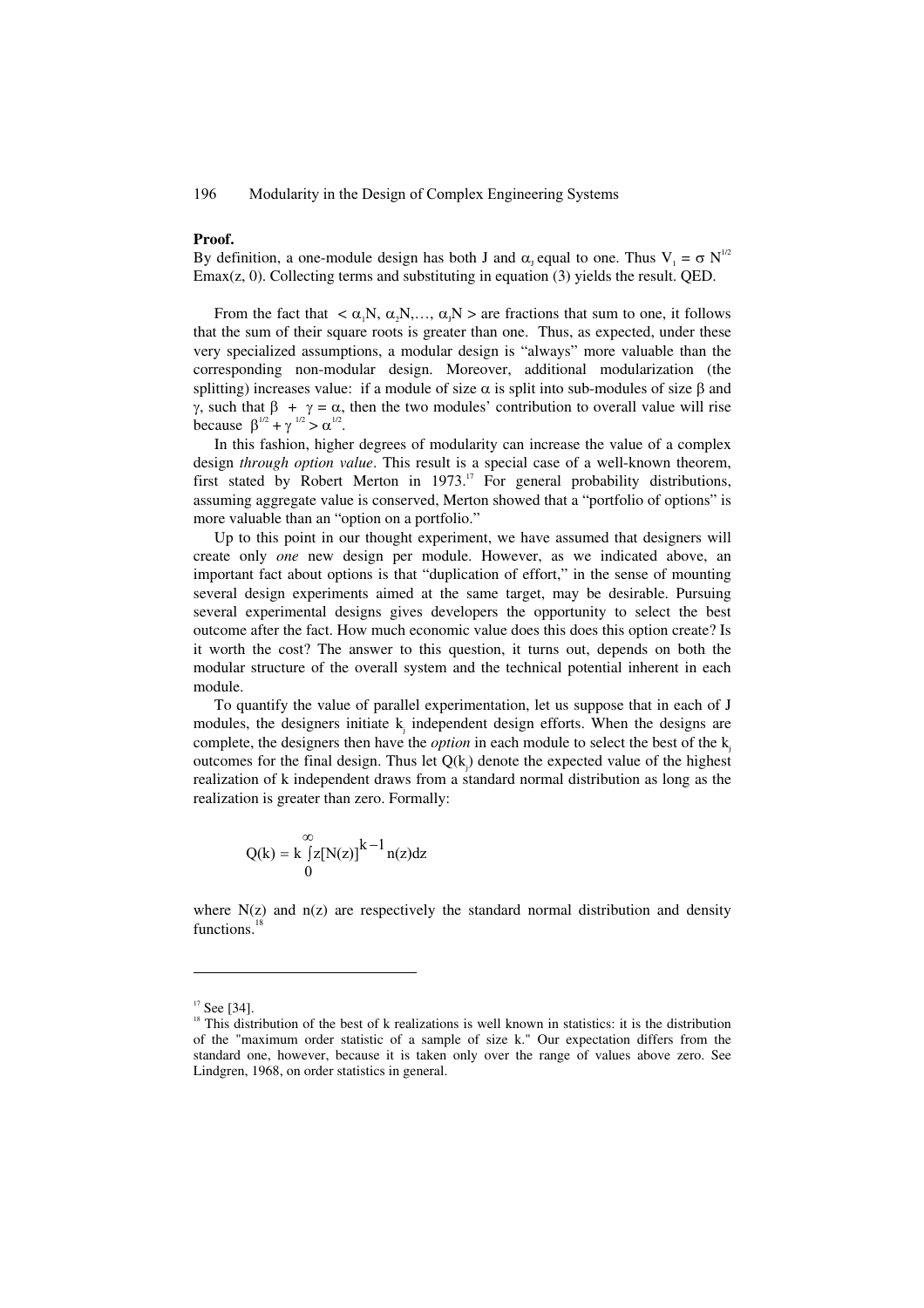By similar reasoning as above, the total value of a system with J modules and kj experiments on the jth module is:

$$
V(\underline{\alpha}, \underline{k}; \sigma, N) = \sigma N^{1/2} \sum_{j=1}^{J} \alpha_j^{1/2} Q(k_j) = \sum_{j=1}^{J} \sigma_j Q(k_j)
$$
\n(5)

The rightmost expression simply notes that the option value of each module is the product of the module's dispersion parameter,  $\sigma_j$ , times a "highest draw expectation" for a standard normal variate. We have tabulated Q(k) for values of k up to 50: the results are shown in Table 2. Using the tabulated values it is straightforward to operationalize this valuation methodology.

**Table 2.** Tabulated Values of  $Q(k)$  for  $k = 1, ..., 50$ 

| k  | Q(k)   | k  | Q(k)   | k  | Q(k)   | k  | Q(k)   | k  | Q(k)   |
|----|--------|----|--------|----|--------|----|--------|----|--------|
|    |        |    |        |    |        |    |        |    |        |
| 1  | 0.3989 | 11 | 1.5865 | 21 | 1.8892 | 31 | 2.0565 | 41 | 2.1707 |
| 2  | 0.681  | 12 | 1.6293 | 22 | 1.9097 | 32 | 2.0697 | 42 | 2.1803 |
| 3  | 0.8881 | 13 | 1.668  | 23 | 1.9292 | 33 | 2.0824 | 43 | 2.1897 |
| 4  | 1.0458 | 14 | 1.7034 | 24 | 1.9477 | 34 | 2.0947 | 44 | 2.1988 |
| 5  | 1.1697 | 15 | 1.7359 | 25 | 1.9653 | 35 | 2.1066 | 45 | 2.2077 |
| 6  | 1.2701 | 16 | 1.766  | 26 | 1.9822 | 36 | 2.1181 | 46 | 2.2164 |
|    | 1.3534 | 17 | 1.7939 | 27 | 1.9983 | 37 | 2.1293 | 47 | 2.2249 |
| 8  | 1.4242 | 18 | 1.82   | 28 | 2.0137 | 38 | 2.1401 | 48 | 2.2331 |
| 9  | 1.4853 | 19 | 1.8445 | 29 | 2.0285 | 39 | 2.1506 | 49 | 2.2412 |
| 10 | 1.5389 | 20 | 1.8675 | 30 | 2.0428 | 40 | 2.1608 | 50 | 2.2491 |
|    |        |    |        |    |        |    |        |    |        |

Equation 5 applies to systems wherein the modules are asymmetric. If modules are symmetric, then it will be optimal to run the same number of experiments on each module. The 2J arguments in equation 5 then collapse to two, and the value of the system as a whole, denoted V(j,k), becomes:

$$
V(j,k) = \sigma(Nj)^{1/2} Q(k)
$$
\n(6)

Figure 10 graphs this function for different values of j and k. The way to read this chart is as follows. The vertical axis shows system value as a function of two variables. The first variable, on the right-hand axis, is the number of modules in the system. In the figure, this variable ranges from 1 to 25. The second variable, on the left axis, is the number of design experiments, i.e. R&D projects, per module. This variable also ranges from 1 to 25. The surface shown on the vertical axis indicates the value of different combinations of modules and experiments. As we go out along the middle of this surface, we see the value of running one experiment on one module,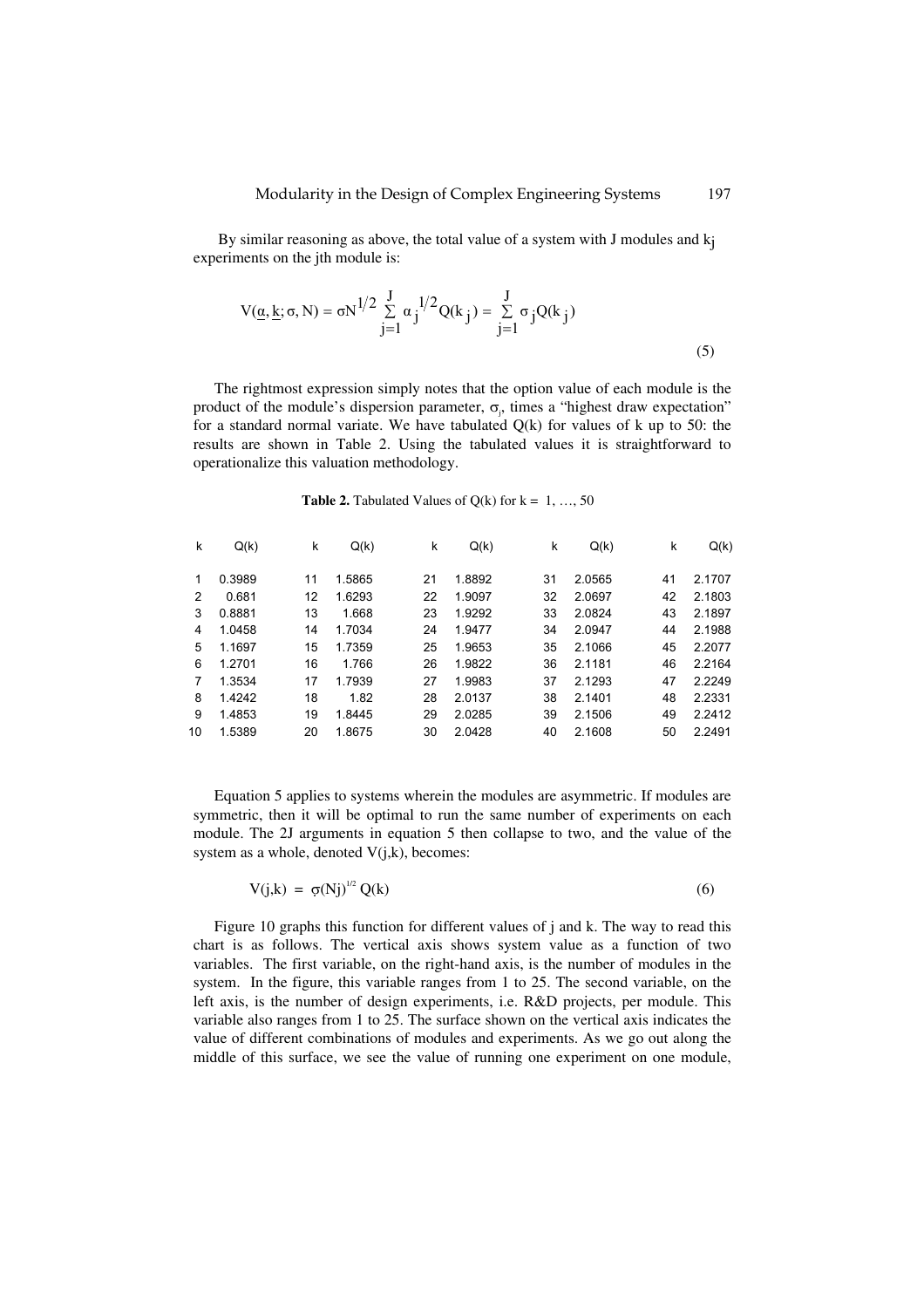

two experiments on each of two modules, and so on, until at the far corner, we have 25 experiments on each of 25 individual modules in the system.

**Figure 10.** The Value of Splitting and Substitution

The figure shows that there is strong complementarity between design modularity and experimentation. More modules make more experiments more valuable, and vice versa. The two things go together.

Although this function is the result of a thought experiment (and no real system is symmetrical to this degree), the result is nevertheless compelling. The amount of economic value being created by the combination of modules and experiments is really very large. The values are calculated relative to the value of a single experiment in a non-modular system; we see, in effect, that a complex project organized as 25 modules with 25 experiments per module can obtain approximately 25 times the value of the same project organized as a single, interdependent whole. These values are hypothetical, and do not recognize the costs of creating a modular architecture, running experiments, or integrating and testing the modular system. But a value multiple of 25 will pay for a lot of engineering costs! In other words, the incentives afforded by the combination of modularity and experimentation are so great that in a free-market economy, if it is possible to modularize, someone will do so in order to capture this value.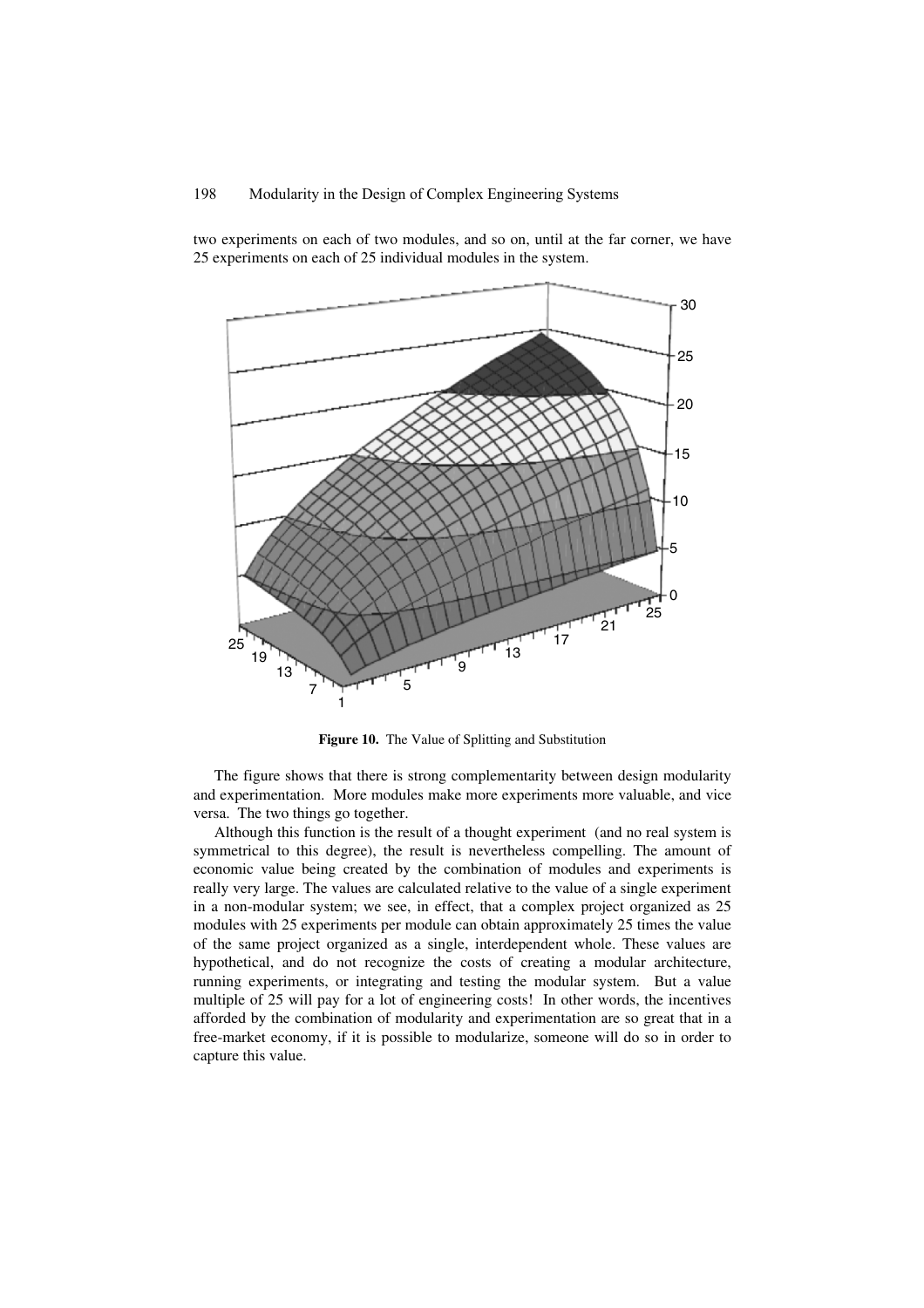The graph is also surprising in the way the factors interact. Modules and experiments work together, and therefore, as one increases modularity, and one should experimentation, that is, R&D, as well, in order to get the best outcome. This is costly, as we shall see. But there is another kind of "cost" involved: the cost of potential innovation ignored. Often engineers with the encouragement of managers will modularize a complex engineering system in order to reduce its cognitive complexity or shorten its development time. Neither group may understand what the modularization implies for the value of innovation and experimentation within the system. Yet if the firm that initially modularizes the system ignores this value, *there will be strong incentives for other firms to enter the market offering their own new module designs*.

Something like that happened to IBM after the company introduced the first modular computer, System/360, in the mid-1960s. System/360 was a powerful and popular modular system, a *tour de force* in terms of product design, marketing, and manufacturing. However, IBM's top managers did not understand the value of the options that had been created by its own new modular design. They did not increase inhouse design efforts, and as a result, left profitable opportunities "on the table." Before long, new firms moved in and seized these opportunities. This was the start of the pattern of industry evolution and value migration depicted at the beginning of this chapter.

Many of the new firms that entered the computer industry in the wake of System/360 were staffed by former IBM engineers. Engineers who had worked on System/360 and its successors could see the module options very well, and knew the design rules of the system. Thus when IBM's top managers did not fund their projects, they took those projects elsewhere. Beginning in the early 1970s, scores and then hundreds of engineers left IBM and joined others in founding companies that supplied "plug-compatible" modules for IBM's System/360 and 370. As it happens, one of IBM's main R&D labs was located in San Jose, California, and the exodus of engineers from the San Jose labs was one of the key factors that contributed to the emergence of what we now call Silicon Valley.

# **11. The Costs of Modularity**

We have yet to address the costs of modularity. In fact, the costs of creating and exploiting a modular system can be a significant offset to the value that is created.

There are, first of all, the costs of making an interdependent system modular: the cost of creating and disseminating design rules. The DSM mapping techniques, discussed above, show how painstaking the process of modularization must be, if it is to succeed in creating truly independent modules. *Every important cross-module dependency must be understood and addressed via a design rule.* Obviously the density of the dependencies matters here. Modular breakpoints (interfaces) need to go at the "thin crossing points" of the interdependency graph. Some systems are naturally more "loosely-coupled" than others: they have more thin crossing points hence relatively more potential modules.

For example, circuits, the physical system on which computers are based, are oneand two-dimensional; whereas mechanical solids are three-dimensional. Clearly it is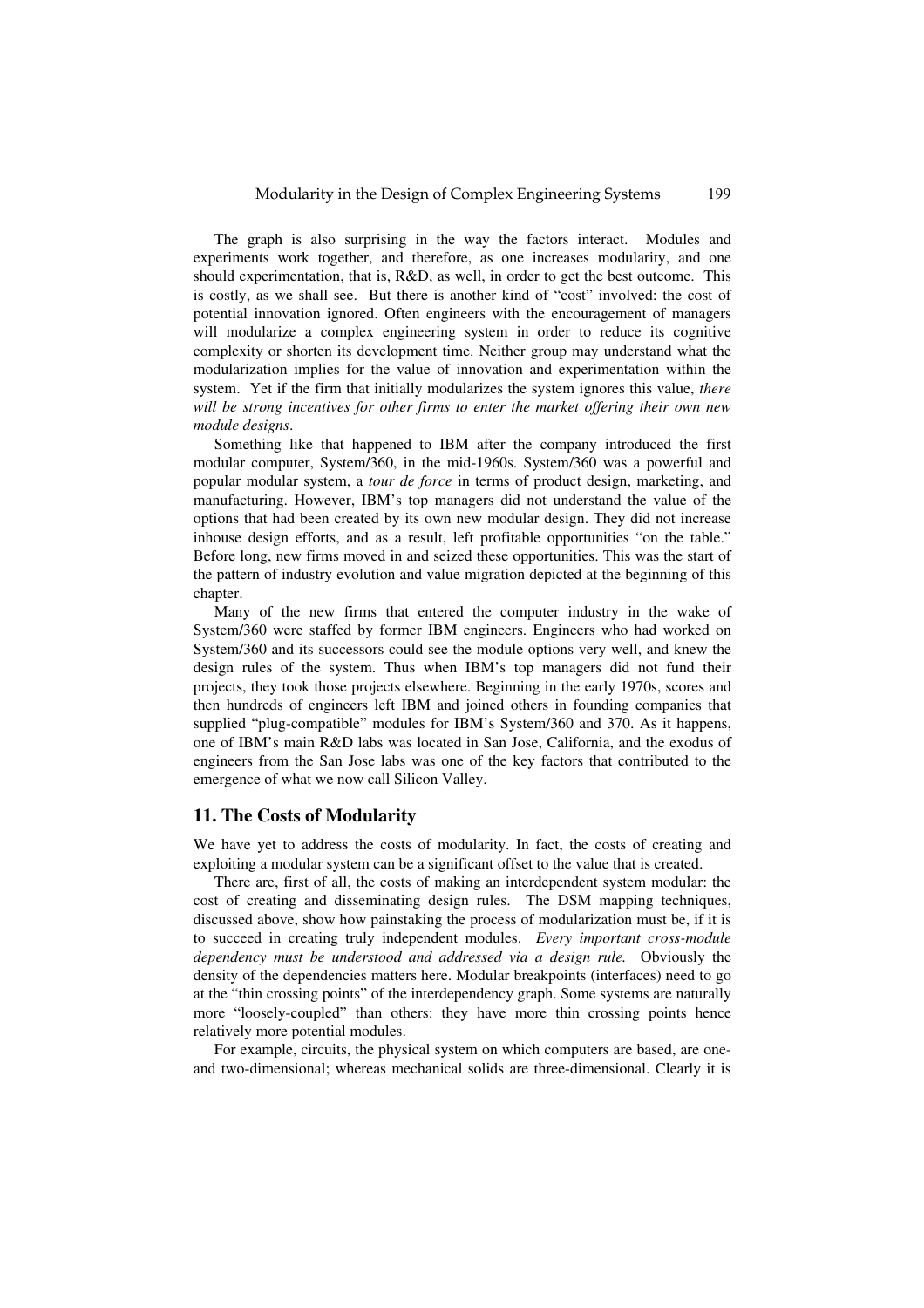harder to split up complex, curved, 3-dimensional designs, and to create flexible interfaces for them: there are more dependencies to manage, and the tolerances are much tighter. Thus modularizing an automobile's design is a tougher engineering problem than modularizing a circuit design: the cost of creating a modular architecture and related interfaces will be higher. This has led some scholars, like Daniel Whitney at MIT, to predict that autos and airplanes will achieve only limited modularity in practice.<sup>19</sup> The option values inherent in these tightly coupled systems will be low relative to systems that can more easily be modularized.

 It is also costly to run the experiments needed to realize the potential value of a modular system and to design the tests needed to determine if particular modules are compatible with the system, and which one performs best. Indeed figuring out how many and what kind of experiments to run and how to test the results are important sub-problems within the overall option valuation problem. The interaction of option value and the costs of experimentation and testing modules causes each module in a large system to have a unique value profile. For example, Figure 11 shows how value profiles may differ across modules as a function of the number of experiments. Some modules (those that are hidden and have high technical potential) can support a lot of experiments; others (those that are visible and/or have low technical potential) can support few or none.

| Size  | Visibility | Examples                                |
|-------|------------|-----------------------------------------|
| large | hidden     | disk drive; large application program   |
| large | visible    | microprocessor; operating system        |
| small | hidden     | cache memory; small application program |
| small | visible    | instruction set; internal bus           |



**Figure 11.** The Value Profiles for Different Modules of a Computer System

 $19$  See [50]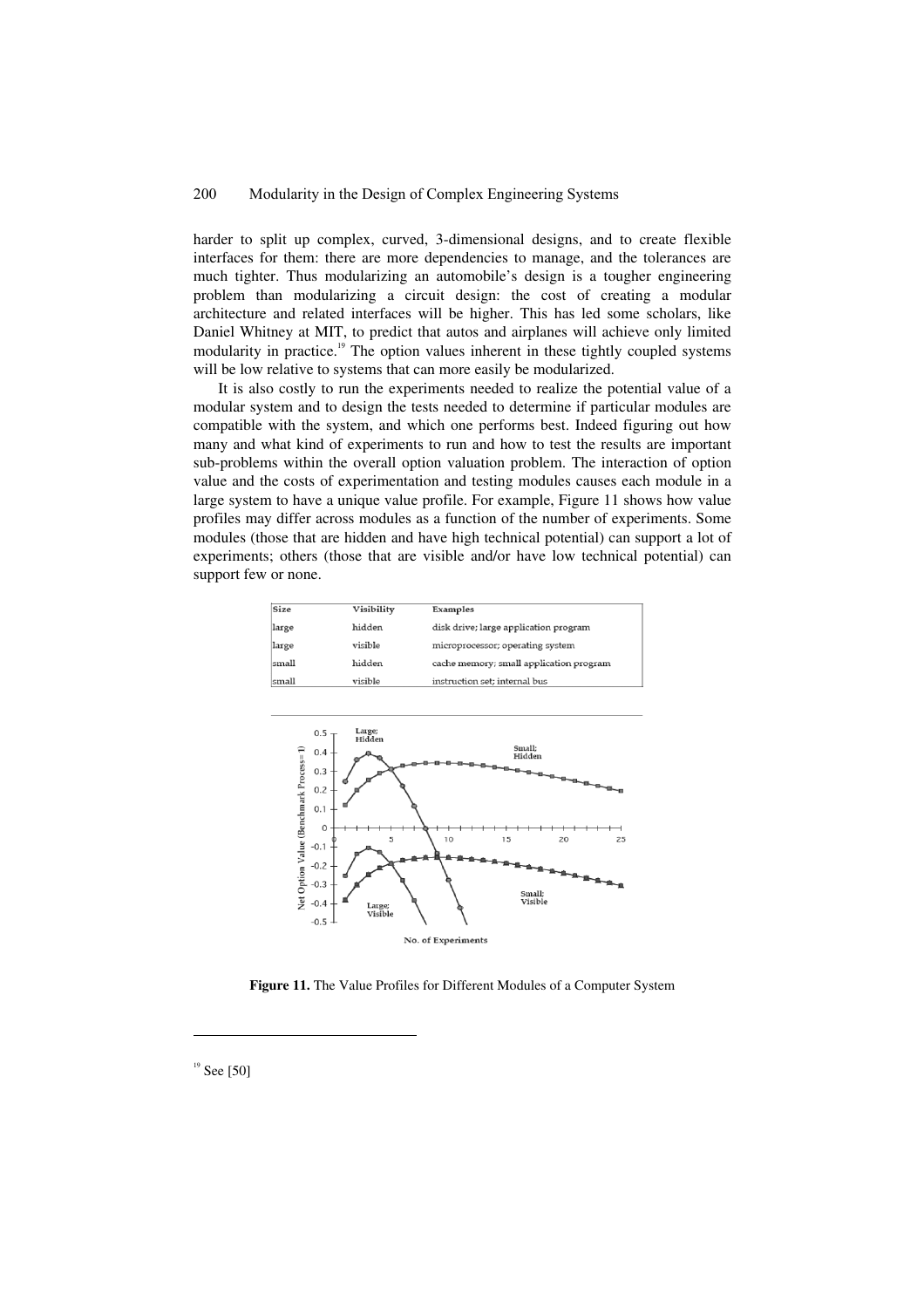#### **12. Conclusion**

We conclude this brief excursion into the realm of modularity by returning to the question of industry evolution, and commenting on the perils of modularity for incumbent firms. Modularity in the design of a complex engineering system with high technical potential (high  $\sigma s$  in the modules) is likely to be highly disruptive to the pre-existing industry structure. Modularity-in-design allows users or system integrators to mix and match of the best designs within each module category and to incorporate new and improved module designs as they become available. Thus a modular system design requires that a company operate all aspects of its business more efficiently than its competitors. If it is not "the best" in a given module, then competitors will flock to that point of vulnerability.

For example, consider IBM's introduction of the personal computer (PC) in the early 1980s.<sup>20</sup> By this time, IBM had learned the basic lessons of modularity inherent in System/360. Its managers understood how modularity encouraged both innovation and entry on modules. Indeed, the PC was extremely modular-in-design, and IBM leveraged this modularity by outsourcing most of its hardware and software components. But IBM's managers also understood that they needed to protect the company's privileged position within the modular architecture. Thus IBM retained control of what were thought to be the key design and process modules—a chip called the BIOS (Basic Input Output System) and the manufacturing process of the PC itself. By exercising control of these critical and essential "architectural modules," IBM's managers believed that they could manage the rate of innovation in PC's. Their goal was to obtain maximum return from each generation of PC, before going on to the next.

However, the founders of Compaq had a different idea. First, they independently and legally replicated IBM's technical control element, the BIOS. Then they designed a machine that was fully compatible with IBM's published and non-proprietary specifications. They bought the key modules of the PC — the chip and the operating system — and all the other parts they needed from IBM's own suppliers. And they went to market with an IBM-compatible PC built around the newer, faster Intel 386 chip while IBM was still marketing 286 machines. Within a year Compaq had sales of \$100 million; by 1990, its revenues were \$3 billion and climbing, and IBM was looking to exit from its unprofitable PC business.

However, as everyone knows, the leading player in the PC market today is not Compaq but Dell.<sup>21</sup> In a nutshell, Dell did to Compaq what Compaq did to IBM: it took advantage of the benefits of modularity and designed a line of technologically competitive, yet compatible, and lower-priced PCs. In fact, Dell used *modularity-inthe-design-of-production-processes* more effectively than Compaq in order to arrive at a more efficient, less-asset-intensive business model. Dell outsourced even more of its manufacturing activities than Compaq. It designed its assembly processes to build machines to order (BTO), thereby cutting out most of its inventory. And it sold its

 $20$  This history is recounted in [16].

<sup>&</sup>lt;sup>21</sup> For detailed comparisons of Compaq's and Dell's business models, see [6, 49].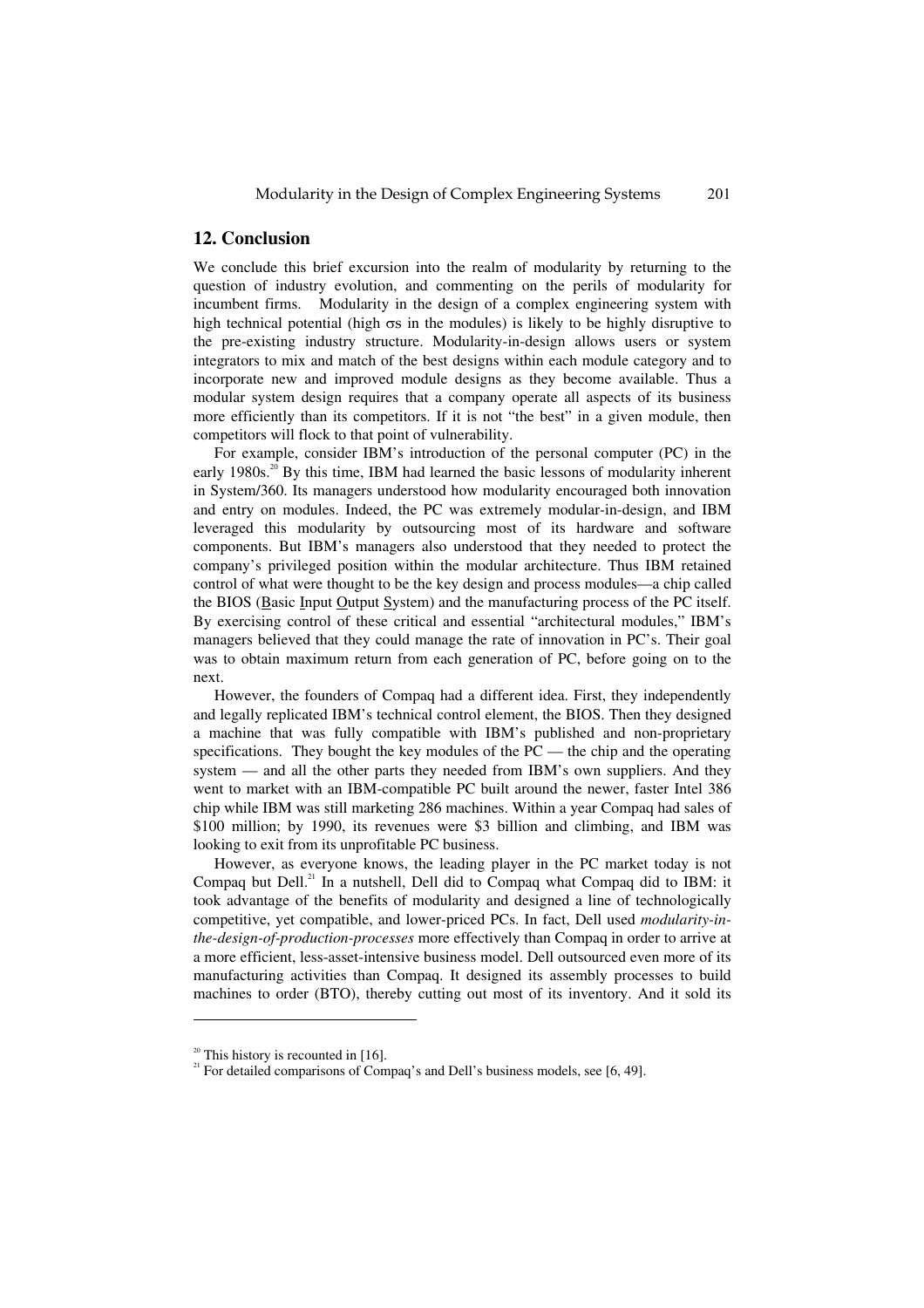products directly to consumers, thereby cutting out dealers' margins and more inventory. Compaq simply could not compete. When its top managers saw the handwriting on the wall in PCs in early 1998, they tried to move the company into higher-margin "enterprise computing" through the acquisition of Digital Equipment Corporation, but the transition was not successful. Today, Compaq no longer exists as a separate company—it was acquired by Hewlett Packard Corporation in 2002.

In conclusion, the widespread adoption of modularity-in-design in complex engineering systems with high technical potential can set in motion an uncontrollable process of design and industry evolution. The economic consequences of this process—for good and bad—are depicted in the charts and turnover rates described at the beginning of this chapter. Thus modularity-in-design can open the door to an exciting, innovative, but very Darwinian world in which no one really knows which firms or business models will ultimately prevail. This can be a world of growth, innovation and opportunity. But, as the Internet Bubble and Crash taught us, this world can also fall into periods of extreme value destruction, chaos and inefficiency. Thus in the last analysis, modularity-in-design is neither good or bad. Rather, it is potentially powerful and disruptive, and therefore dangerous to ignore.

# **Acknowledgments**

Our thanks to Datta Kulkarni and Robin Stevenson for many conversations that have informed our work over the past several years, as well as comments and suggestions that greatly improved this paper. Thanks also to Barbara Feinberg, who over many years and countless discussions helped us to develop and refine our ideas.

An earlier version of this talk was prepared as the keynote address for the Opening Conference of the Research Institute of Economy, Trade and Industry (RIETI), "Modularity— Impacts to Japan's Industry," Tokyo, Japan, July 12-13, 2001. Our thanks to the sponsors and participants of the conference, especially Masahiko Aoki and Sozaburo Okamatsu, Nobuo Ikeda, Takahiro Fujimoto, Hiroyuki Chuma, Jiro Kokuryo, Noriyuki Yanagawa, Nobuo Okubo, Shuzo Fujimura, Hiroshi Hashimoto, Hiroshi Kuwahara, and Keiichi Enoki for extremely stimulating discussion and pertinent critiques.

Finally we would like to thank Sarah Woolverton, Joanne Lim and James Schorr for their assistance in compiling our industry database.

We alone are responsible for errors, oversights and faulty reasoning.

# **References**

- [1] Abernathy, William and James Utterback (1978) "Patterns of Industrial Innovation," *Technology Review* 80:41-47.
- [2] Baldwin, Carliss Y. and Kim B. Clark (1992) "Modularity and Real Options: An Exploratory Analysis" Harvard Business School Working Paper #93-026, October.
- [3] Baldwin, Carliss Y. and Kim B. Clark (1997) "Managing in the Age of Modularity," *Harvard Business Review* Sept/Oct: 81-93.
- [4] Baldwin, Carliss Y. and Kim B. Clark (2000). *Design Rules, Volume 1, The Power of Modularity*, MIT Press, Cambridge MA.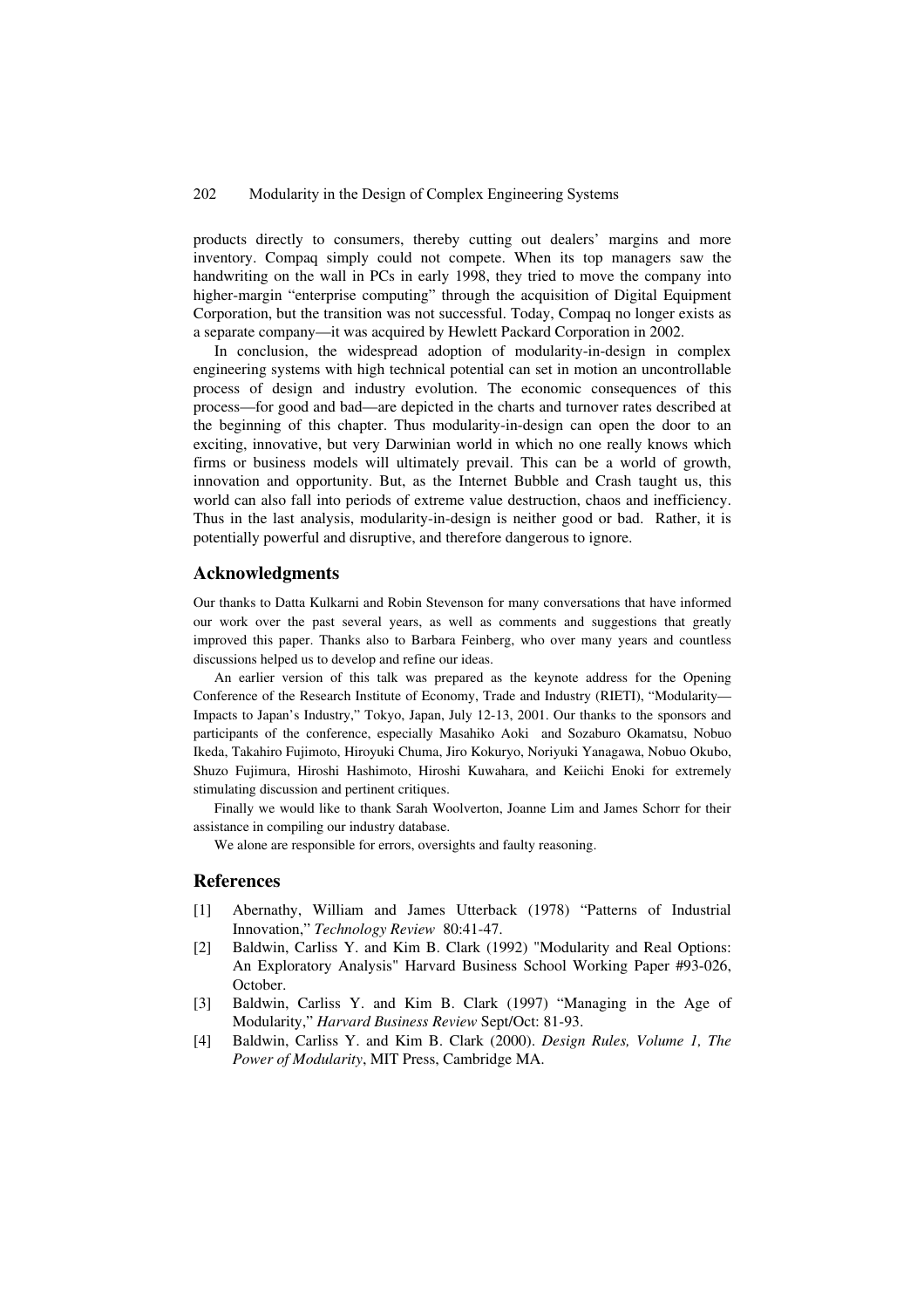- [5] Baldwin, Carliss Y. and Kim B. Clark (2002) "Where Do Transactions Come From? A Perspective from Engineering Design," Harvard Business School Working Paper 03-031, Boston, MA.
- [6] Baldwin Carliss Y. and Barbara Feinberg, (1999) "Compaq: The DEC Acquisition," 9-800-199, Harvard Business School Publishing Company, Boston, MA.
- [7] Braha, Dan (2002) "Partitioning Tasks to Product Development Teams," *Proceedings of ASME 2002 International Design Engineering Technical Conferences*, Montreal CN, October.
- [8] Browning, Tyson R. (2001) "Applying the Design Structure Matrix to System Decomposition and Integration Problems: A Review and New Directions," *IEEE Transactions in Engineering Management* 48(3):292-306.
- [9] Browning, Tyson R. (2002) "Process Integration Using the Design Structure Matrix," *Systems Engineering,* 5(3):180-193.
- [10] Browning, Tyson R. and Steven D. Eppinger (2002) "Modeling Impacts of Process Architecture on the Cost and Schedule Risk in Product Development," forthcoming in *IEEE Transactions in Engineering Management*.
- [11] Chandler, Alfred D. (1962) *Strategy and Structure*, MIT Press, Cambridge, MA.
- [12] Chandler, Alfred D. (1977) *The Visible Hand: The Managerial Revolution in American Business*, Harvard University Press, Cambridge, MA.
- [13] Clark, Kim B. (1985) "The Interaction of Design Hierarchies and Market Concepts in Technological Evolution," *Research Policy*, 14(5):235-251.
- [14] Eppinger, Steven D. (1991) "Model-based Approaches to Managing Concurrent Engineering" *Journal of Engineering Design*, 2: 283-290.
- [15] Eppinger, S. D., D.E. Whitney, R.P. Smith, and D.A. Gebala, 1994, "A Model-Based Method for Organizing Tasks in Product Development," *Research in Engineering Design* 6(1):1-13
- [16] Ferguson, Charles H. and Charles R. Morris, *Computer Wars: The Fall of IBM and the Future of Global Technology*, Times Books, NY, 1994.
- [17] Fixson, Sebastian and Mari Sako (2001) "Modularity in Product Architecture: Will the Auto Industry Follow the Computer Industry?" Paper presented at the Fall Meeting of the International Motor Vehicle Program (IVMP).
- [18] Fujimoto, Takahiro (1999) *The Evolution of a Manufacturing System at Toyota,* Oxford University Press, Oxford, UK.
- [19] Fujimoto, Takahiro and Akira Takeishi (2001) Modularization in the Auto Industry: Interlinked Multiple Hierarchies of Product, Production and Supplier Systems, Tokyo University Discussion Paper, CIRJE-F-107, Tokyo, Japan.
- [20] Fujimoto, Takahiro (2002) "Architecture, Capability and Competitiveness of Firms and Industries," presented at the Saint-Gobain Centre for Economic Research 5th Conference, Paris, FR, November.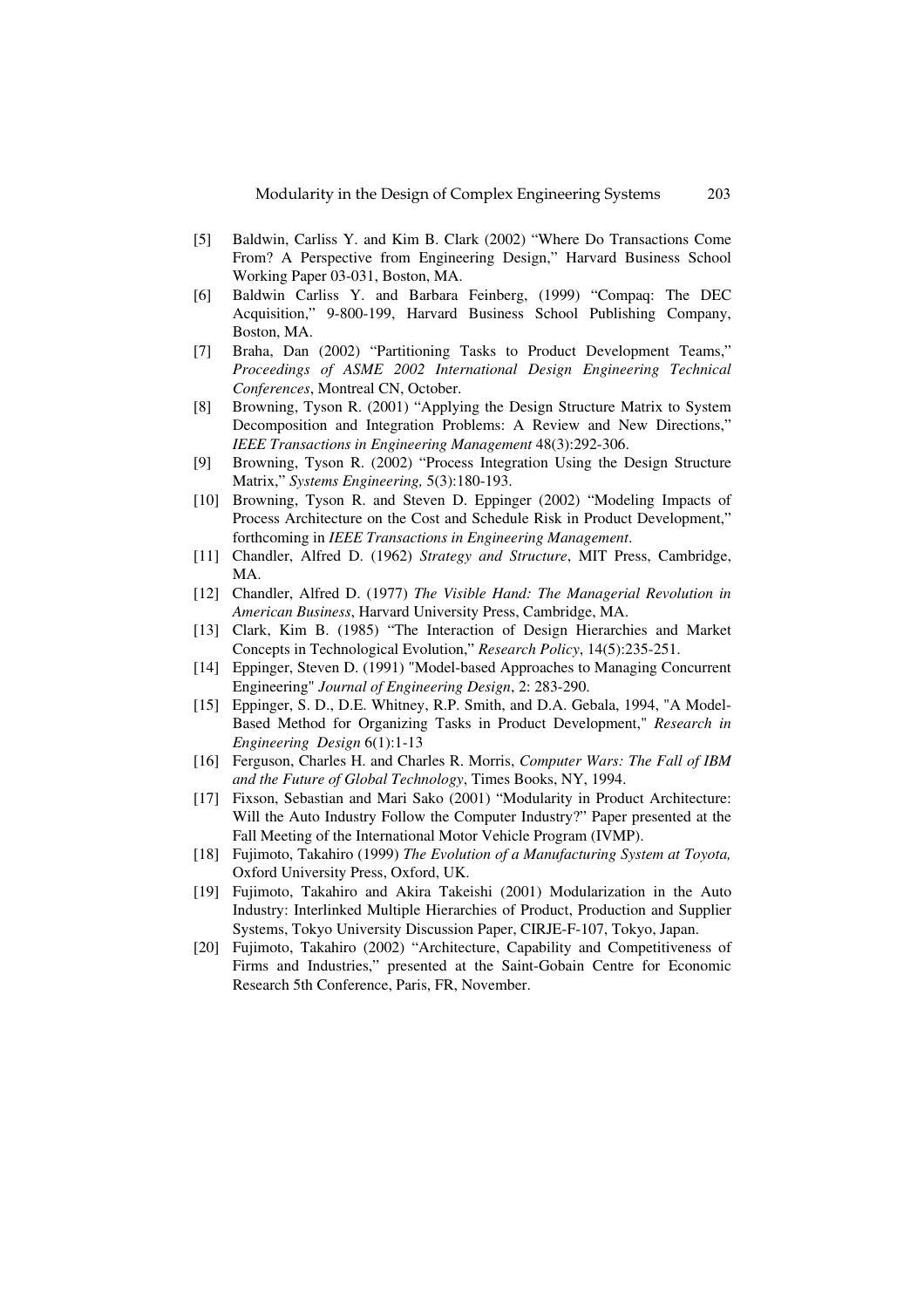- [21] Garud Raghu and Arun Kumaraswamy (1995) "Technological and Organizational Designs to Achieve Economies of Substitution," *Strategic Management Journal,* 17:63-76, reprinted in *Managing in the Modular Age: Architectures, Networks, and Organizations,* (G. Raghu, A. Kumaraswamy, and R.N. Langlois, eds.) Blackwell, Oxford/Malden, MA.
- [22] Gomes, Paulo J. and Nitin R. Joglekar (2003) "The Costs of Organizing Distributed Product Development Processes," Boston University School of Management Working Paper #2002-06, Boston, MA, January.
- [23] Holland, John H. (1992) *Adaptation in Natural and Artificial Systems*, 2nd Ed. MIT Press, Cambridge, MA.
- [24] Holland, John H. (1996) *Hidden Order: How Adaptation Builds Complexity,* Addison-Wesley Publishing Company, Reading, MA.
- [25] Holland, John H. (1999) *Emergence: From Chaos to Order,* Perseus Books, Reading, MA.
- [26] Joglekar, Nitin and Steven Rosenthal (2003) "Coordination of Design Supply Chains for Bundling Physical and Software Products," *Journal for Product Innovation Management*, forthcoming.
- [27] Klepper, Steven (1996) "Entry, Exit, Growth and Innovation over the Product Life Cycle, *American Economic Review*, 86(30):562-583.
- [28] Kusiak, Andrew (1995) *Engineering Design*, Academic Press, New York, NY.
- [29] Lindgren, Bernard W. (1968) *Statistical Theory*, Macmillan Publishing Co., New York, NY.
- [30] Loch, Christoph H., Christian Terwiesch and Stefan Thomke (2001) "Parallel and Sequential Testing of Design Alternatives," *Management Science*, 45(5):663-678.
- [31] Marples, D.L. 1961, "The Decisions of Engineering Design," *IEEE Transactions in Engineering Management*, 2: 55-81
- [32] McCord, Kent R. and Steven D. Eppinger, 1993, "Managing the Integration Problem in Concurrent Engineering," MIT Sloan School of Management Working Paper, no. 3594, August.
- [33] Mead, Carver and Lynn Conway (1980) *Introduction to VLSI Systems*, Addison-Wesley, Reading, MA.
- [34] Merton, Robert C. (1973) "Theory of Rational Option Pricing," *Bell Journal of Economics and Management Science*, 4(Spring): 141-183; reprinted in *Continuous Time Finance*, Basil Blackwell, Oxford, UK, 1990.
- [35] Milgrom, Paul and John Roberts (1990) "The Economics of Modern Manufacturing: Technology, Strategy and Organization," *American Economic Review*, 80:511-528.
- [36] Parnas, David L. (1972a) "A Technique for Software Module Specification with Examples," *Communications of the ACM* 15(May): 330-36.
- [37] Parnas, David L. (1972b) "On the Criteria to Be Used in Decomposing Systems into Modules," *Communications of the ACM* 15(December): 1053-58.
- [38] Parnas, David L., P.C. Clements, and D.M. Weiss (1985) "The Modular Structure of Complex Systems," *IEEE Transactions on Software Engineering*, SE-11(March): 259-66.